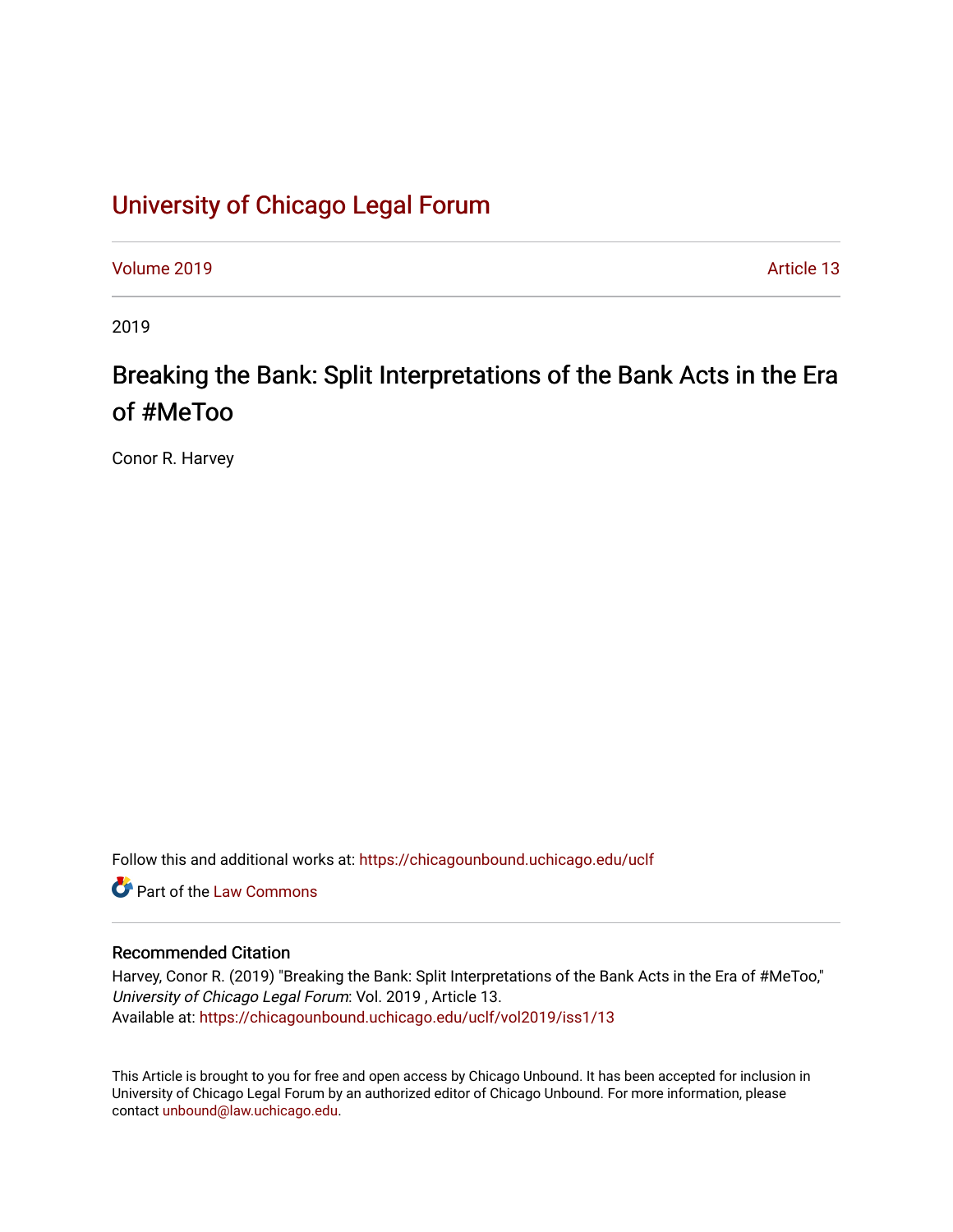## **Breaking the Bank: Split Interpretations of the Bank Acts in the Era of #MeToo**

*Conor R. Harvey*†

#### I. INTRODUCTION TO THE BANK ACTS

Many conflicts exist between state anti-discrimination laws and federal banking statutes. Traditionally, federal law provided certain banks carte blanche to terminate qualifying employees at will, or "at pleasure."1 But some federal courts now afford state law protections to these discharged employees through a more nuanced interpretation of federal law.2 Today, those courts find that banks do not have an absolute right to fire employees "at pleasure" if the firing violates a state anti-discrimination law. Consequently, their interpretations conflict with the interpretations of circuits that hold that federal law provides certain banks the absolute right to dismiss qualifying personnel "at pleasure," subject only to federal law.3

Three different statutes encompass the "Bank Acts": the National Bank Act,<sup>4</sup> the Federal Reserve Act,<sup>5</sup> and the Federal Home Loan Bank

<sup>†</sup> B.P.A. 2015, The University of Texas at San Antonio; J.D. Candidate, The University of Chicago Law School. I would like to thank Professor Daniel Hemel for his advice, guidance, and feedback. Additionally, I would like to thank the past and present staff and board of *The University of Chicago Legal Forum*, as well as my fiancé, Tara Haugvoll, for their support. 1

<sup>&</sup>lt;sup>1</sup> This Comment uses the terms "at will" and "at pleasure" synonymously. *See* Wiersum v. U.S. Bank, N.A., 785 F.3d 483, 492 (11th Cir. 2015) ("At pleasure" was utilized by Congress to mean "only that Bank officers are 'at will' employees, as opposed to 'term' employees."). 2

*See* Fasano v. Fed. Reserve Bank of N.Y., 457 F.3d 274 (3d Cir. 2006); Kroske v. U.S. Bank Corp., 432 F.3d 976 (9th Cir. 2005); Morris v. U.S. Bank, No. 4:12-cv-281-DPM, 2013 U.S. Dist. LEXIS 3950 (E.D. Ark. Jan. 10, 2013); Risinger v. HNB Corp., No. 10-2640-KHV/KMH, 2011 U.S. Dist. LEXIS 148560 (D. Kan. Dec. 21, 2011); Ewing v. Fed. Home Loan Bank of Des Moines, 645 F. Supp. 2d 707 (S.D. Iowa 2009); Crowe v. Fed. Reserve Bank of St. Louis, No. 4:08CV1057 HEA, 2009 U.S. Dist. LEXIS 3427 (E.D. Mo. Jan. 20, 2009); James v. Fed. Reserve Bank of N.Y., 471 F. Supp. 2d 226 (E.D.N.Y. 2007); Katsiavelos v. Fed. Reserve Bank of Chi., No. 93 C 7724, 1995 U.S. Dist. LEXIS 2603 (N.D. Ill. Mar. 3, 1995); Booth v. Old Nat'l Bank, 900 F. Supp. 836 (N.D. W. Va. 1995); Moodie v. Fed. Reserve Bank of N.Y., 835 F. Supp. 751 (S.D.N.Y. 1993). 3

*See Wiersum*, 785 F.3d 483; Schweikert v. Bank of Am., N.A., 521 F.3d 285 (4th Cir. 2008); Ana Leon T. v. Fed. Reserve Bank of Chi., 823 F.2d 928 (6th Cir. 1987). 4

 $4$  12 U.S.C. §§ 21 *et seq.* (2012).

 $12 \text{ U.S.C.}$  §§ 221 *et seq.* (2012).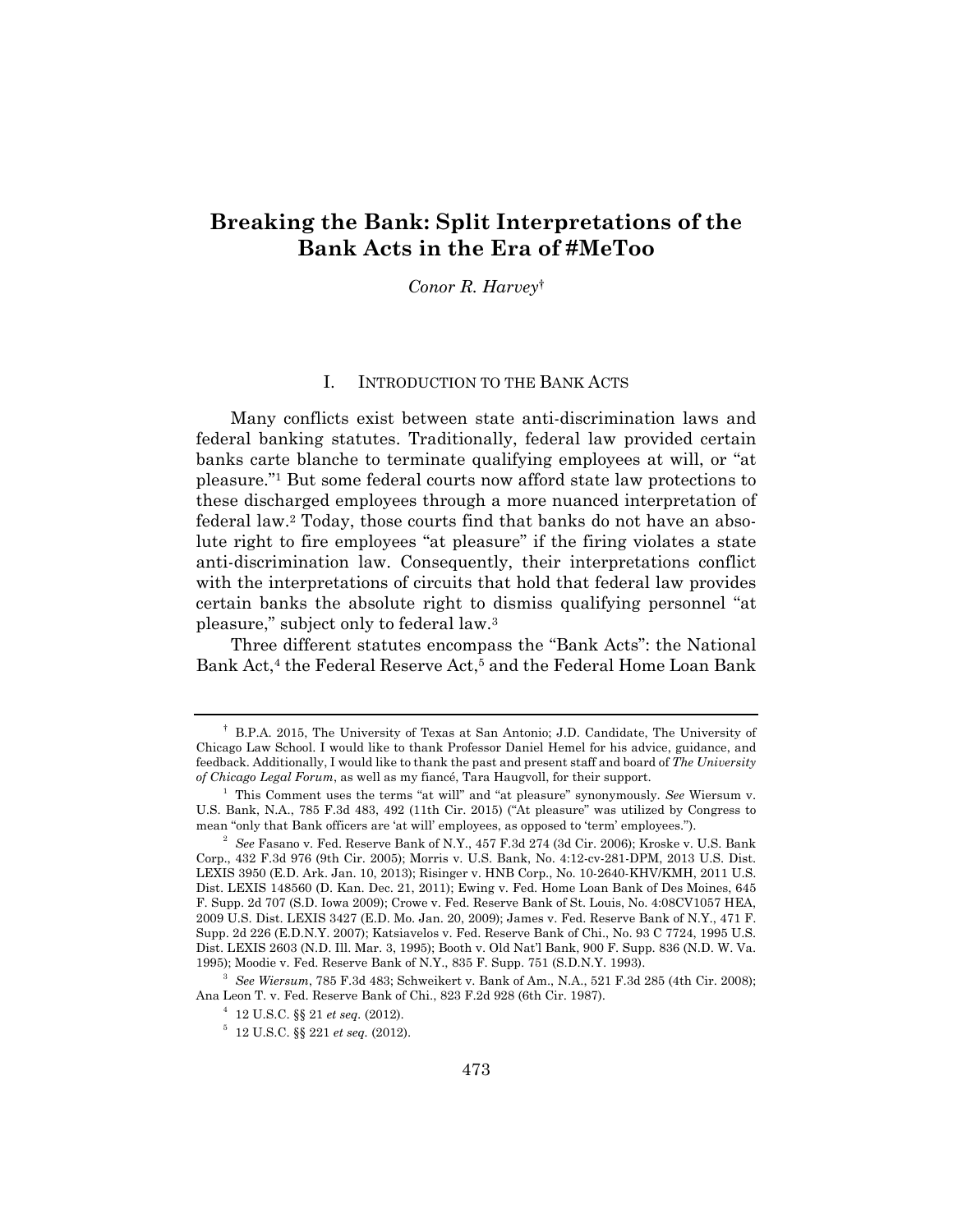Act.6 Each of the Bank Acts contains different requirements for governance. For example, to be governed by the National Bank Act, a bank must include the word "National" in its title and must be certified as a national banking institution by the comptroller of the currency.7 The Federal Reserve Act binds all twelve of the United States Federal Reserve Banks.<sup>8</sup> And the Federal Home Loan Bank Act governs the eleven banks supervised by the Federal Housing Finance Agency.9

The Bank Acts all contain similar language within what is known as their "at-pleasure" provisions,<sup>10</sup> and thus, courts often apply jurisprudence regarding one Bank Act's "at-pleasure" provision interchangeably with the same provision of another Bank Act.11 These provisions allow a bank's board of directors governed by one of the Bank Acts to dismiss certain personnel for whatever reason the board sees fit,<sup>12</sup> and for the most part, without any legal consequence.13 Under the National

<sup>10</sup> *Compare* 12 U.S.C. § 24 (A national banking association "shall have power . . . [t]o elect or appoint directors, and by its board of directors to appoint a president, vice president, cashier, and other officers, define their duties, require bonds of them and fix the penalty thereof, dismiss such officers or any of them at pleasure, and appoint others to fill their places.") *with* 12 U.S.C. § 341 ("[A] Federal reserve bank  $\dots$  shall have power  $\dots$  to appoint by its board of directors a president, vice presidents, and such officers and employees as are not otherwise provided in this Act, to define their duties, require bonds for them and fix the penalty thereof, and to dismiss at pleasure such officers or employees.").<br><sup>11</sup> Schweikert v. Bank of Am., N.A., 521 F.3d 285, 288 (4th Cir. 2008) ("[T]he at-pleasure pro-

visions of the Federal Home Loan Bank Act . . . and the Federal Reserve Act . . . have [been] interpreted [ ] consistently with each other and with the at pleasure clause of the [National Bank Act]."); Stone v. Nat'l Bank & Trust Co., 92-cv-211, 1996 U.S. Dist. LEXIS 7927, at \*18 (N.D.N.Y. June 6, 1996) ("[T]he 'dismissal at pleasure' language is nearly identical in all of these federal bank acts. Thus, plaintiff cannot avoid [the application of] other cases . . . [because] the employers therein were not banks organized under the National Bank Act."); Farmer v. Nat'l City Corp., c-2-94-966, 1995 U.S. Dist. LEXIS 21478, at \*20–21 (S.D. Ohio Sept. 12, 1995) (finding the "at pleasure" language of the Federal Home Loan Bank Act, the Federal Reserve Act, and the National Bank Act are identical). 12 This dismissal power extends to other employees in some contexts. Porter Wright, *Nat'l* 

*Bank Act May Preempt Certain Bank Officer Employment Claims*, EMPLOYER LAW REPORT (Nov. 12, 2008), https://www.employerlawreport.com/2008/11/articles/eeo/national-bank-act-may-preem pt-certain-bank-officer-employment-claims/ [https://perma.cc/L2XT-PVKN]; *see also Schweikert*, 521 F.3d at 290 ("We hold that ratification by a board of directors of a termination is sufficient to invoke the preemptive effect of the at-pleasure provision of the [National Bank Act]."). *Contra* Wells Fargo Bank v. Superior Court, 811 P.2d 1025, 1032–33, 1036 (Cal. 1991) ("Board action of many kinds is often ratification of recommendations by senior management. But the board remains responsible for performing its statutory and other functions . . . If [the National Bank Act] unreasonably requires such a function to be carried out by a bank's board, the remedy lies with

Congress, not with this court."). 13 Kemper v. First Nat'l Bank, 418 N.E.2d 819, 821 (Ill. App. Ct. 1981) ("The provision for dismissal of officers at the pleasure of the board of directors has been construed consistently to allow a national bank to discharge an officer without liability."); *see also* Mackey v. Pioneer Nat'l Bank, 867 F.2d 520, 524–25 (9th Cir. 1989); Kozlowsky v. Westminster Nat'l Bank, 6 Cal. App. 3d

<sup>&</sup>lt;sup>6</sup> 12 U.S.C. §§ 1421 *et seq.* (2012).

 $12$  U.S.C. § 35.

 $8\,$  12 U.S.C.  $\S$ § 221-522.

<sup>9</sup> 12 U.S.C. § 1442a.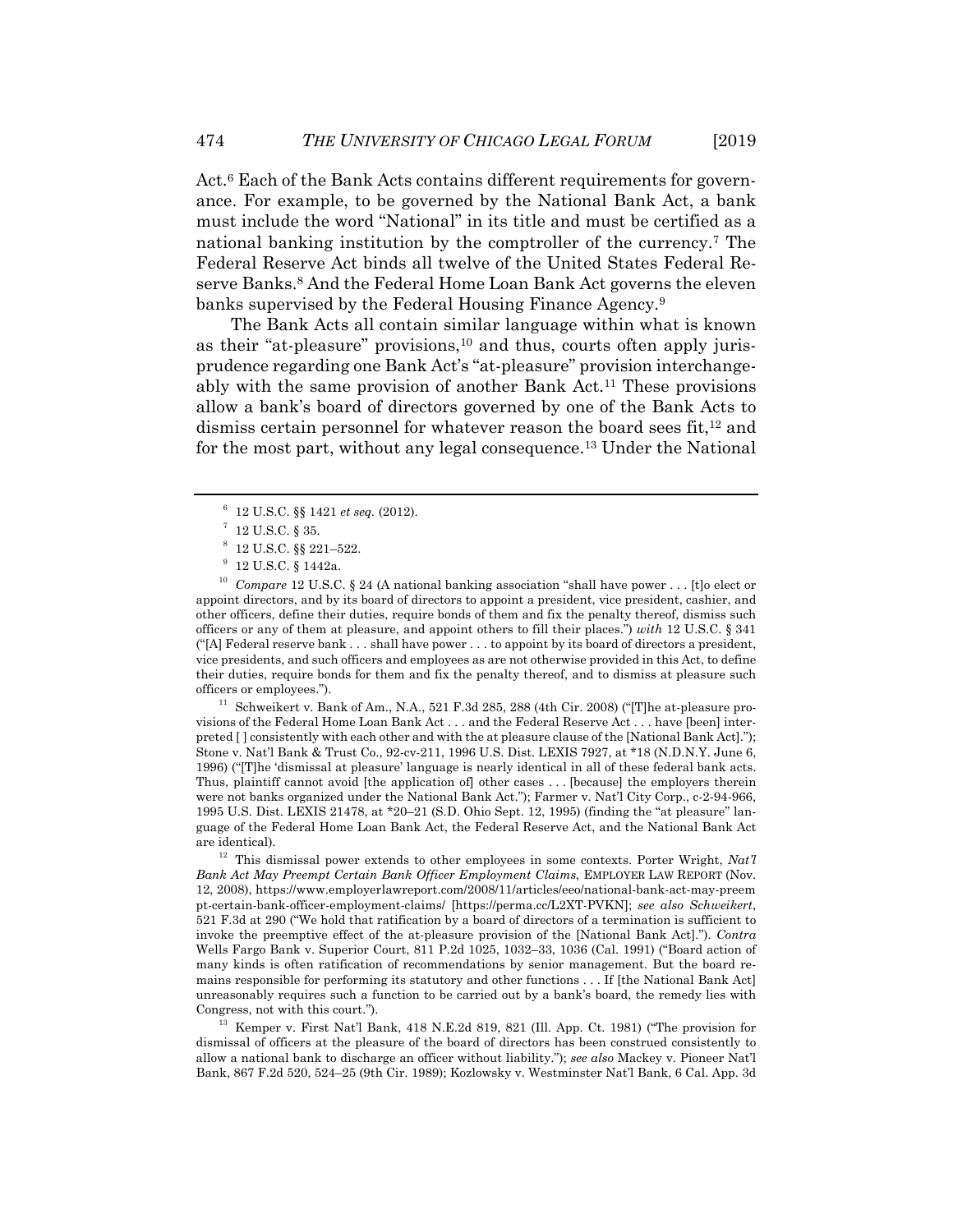Bank Act, these employees include presidents, vice presidents, and other officers of qualifying banks.14 The Federal Reserve Act extends dismissal to additional employees.15 Moreover, the Federal Home Loan Bank Act allows for the "at-pleasure" dismissal of attorneys and agents.16 Today, in the era of #MeToo, an interesting question is whether a board's power to dismiss personnel at will preempts state laws prohibiting discrimination on the basis of sex or other personal characteristics.17

This Comment argues that the Bank Acts' "at-pleasure" provisions preempt all contradictory state laws.18 However, the Bank Acts should be amended to allow plaintiffs to bring state law discrimination claims that parallel—or exactly match—their federal counterparts. Part II of the Comment explores the origin and purpose of the "at-pleasure" provision. Part III provides a quick overview of anti-discrimination provisions and their applications and interactions with at-will employment. Part IV discusses the Supremacy Clause and the preemption doctrine as lenses through which to view this issue. Part V dives into the intersection of state law claims and the supremacy of the Bank Acts. Part VI discusses solutions to discrimination in the era of #MeToo when federalism preempts state law anti-discrimination provisions.

## II. THE ORIGIN OF THE "AT-PLEASURE" PROVISION

The "at-pleasure" provision was first introduced in 1863 as part of the National Currency Act.19 Congress left "no record of any discussion of [the 'at-pleasure' provision], or of any specific purpose or motive it

<sup>593, 596–97 (</sup>Cal. Ct. App. 1970); First Nat'l Bank of Colquitt v. Miller, 98 S.E. 402, 404–05 (Ga. Ct. App. 1919); Copeland v. Melrose Nat'l Bank, 229 A.D. 311, 313 (N.Y. App. Div. 1930), *aff'd*, 173 N.E. 898 (N.Y. 1930); Westervelt v. Mohrenstecher, 76 F. 118, 122–23 (8th Cir. 1896).

 $^{14}$  12 U.S.C.  $\S$  341.

<sup>15</sup> *See* Little v. Fed. Reserve Bank of Cleveland, 601 F. Supp. 1372, 1375 (N.D. Ohio 1985) (determining the Federal Reserve Bank could fire a security guard at pleasure under the Federal Reserve Act); Obradovich v. Fed. Reserve Bank of N.Y., 569 F. Supp. 785, 790 (S.D.N.Y. 1983) (holding that a painter whose duties did "not seem essential to the Federal Reserve's discharge of its financial responsibilities" could be dismissed at pleasure). <sup>16</sup> 12 U.S.C. § 1432(a) (2012).

<sup>&</sup>lt;sup>17</sup> See, e.g., Boesch v. Champaign Nat'l Bank, 2008 Ohio 3282 (Ohio Ct. App. 2008) (finding a bank officer's gender discrimination claim brought under state law was preempted by the NBA).

 $^{18}$  Courts interpreting the "at pleasure" language in the Federal Reserve Act and the Federal Home Loan Act look to the interpretation of the National Bank Act's nearly identical provision to identify the preemptive scope of all three federal banking act provisions. *See, e.g.*, *Fasano*, 457 F.3d at 286–87. This interpretative method is supported by congressional intent. Decades after the National Bank Act, when enacting the Federal Reserve Act, Congress specified that the purpose of the "at-pleasure" provision was "precisely analogous to those of the national banks." H.R. REP. NO. 63-69 (1913).<br><sup>19</sup> Act of Feb. 25, 1863 ch. 58, § 11, 12 Stat. 665, 668 (1863).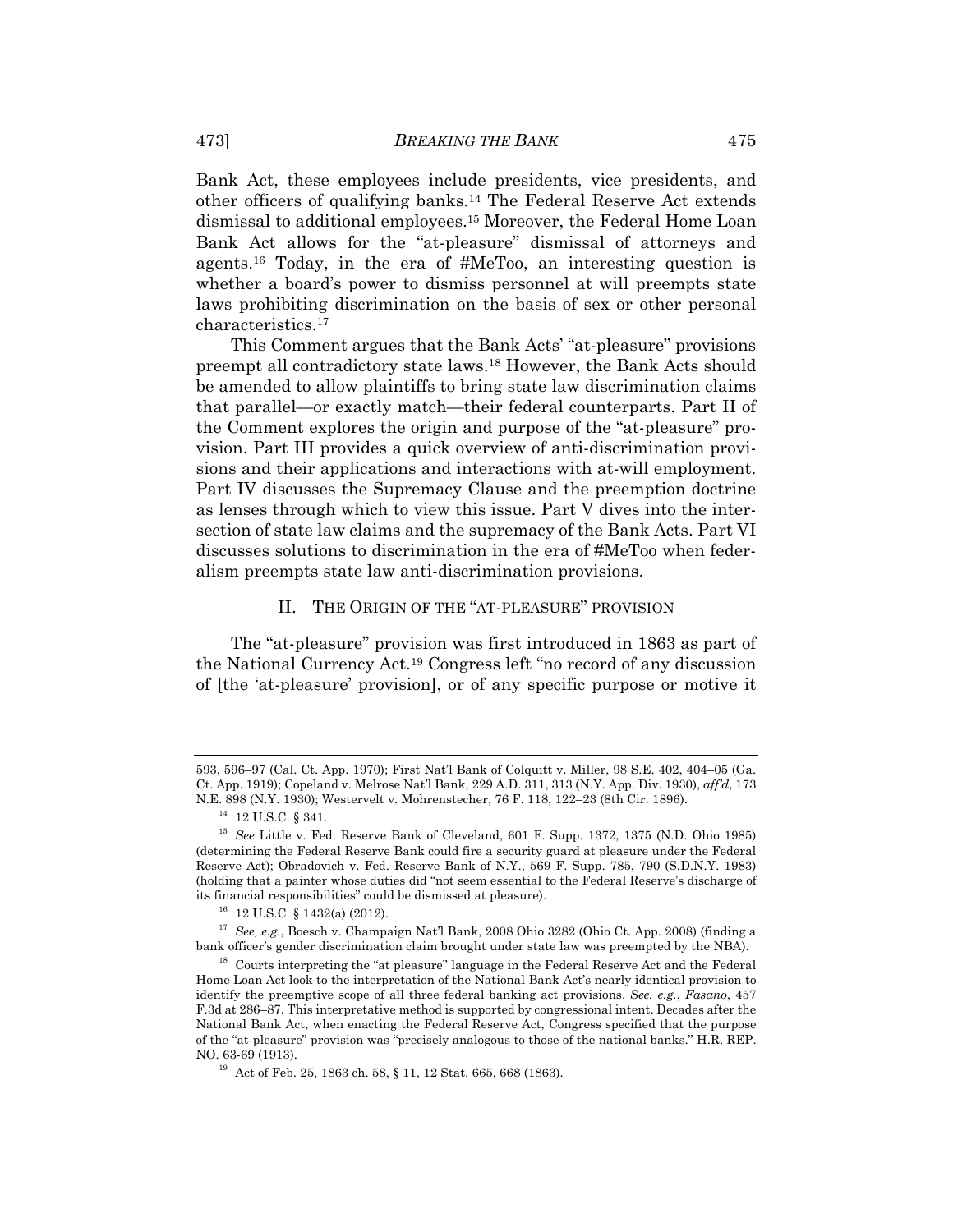might have had in enacting it."20 Yet as courts<sup>21</sup> and commentators<sup>22</sup> have noted, historical context suggests that the provision served a "quite narrow" purpose.23 Its purpose is likely derivative of the National Currency Act's purpose, which some have argued Congress passed to: (1) develop a national currency; (2) create a federal bond market to finance the Civil War; and (3) establish a nationally governed depository for government funds.24 But the oldest commentator argues that the National Currency Act, subsequently the National Bank Act once amended in 1864,<sup>25</sup> was passed "to create a market for loans of the general government" and to facilitate the "issu[ance] and circulation of a currency based upon the credit of the government."26 Although state bank notes are obsolete today—long ago replaced by federal currency federal banks faced fierce competition from state banks during the second half of the nineteenth century.27 Congress appeared "solicitous of the new national banks, their competitiveness, and ultimately, the system's survival,"28 going as far as to enact a ten percent tax on all bank notes issued by state-chartered banks in an effort to make national banks competitive.29 The tax proved so successful that it was later considered to have taxed the state banks out of existence.<sup>30</sup>

Although the congressional record lacks any discussion of the National Bank Act's "at-pleasure" provision, some courts argue that Congress intended it "to place the fullest responsibility upon the directors

 $("A]$  national banking association  $\dots$  shall have power  $\dots$  to elect or appoint directors, and by its board of directors to appoint a president, vice president, cashier, and other officers, define their duties, required bonds of them and fix the penalty thereof, dismiss such officers or any of them at pleasure, and appoint others to fill their places.").<br><sup>26</sup> BOONE, *supra* note 24, at 290.<br><sup>27</sup> See Tiffany v. Nat'l Bank of Mo., 85 U.S. (18 Wall.) 409, 412 (1873) (describing the National

Bank Act's pro-competitive policies); M.B.W. Sinclair, *Employment at Pleasure: An Idea Whose* 

<sup>28</sup> Sinclair, *supra* note 27, at 533.<br><sup>29</sup> Act of July 13, 1866, ch. 184, § 9, 14 Stat. 93, 146 (1866); *see also* Veazie Bank v. Fenno, 75<br>U.S. (8 Wall.) 533, 549 (1869) (upholding the constitutionality of the tax).

 $^{30}$  BOONE, *supra* note 24, at 290 (quoting *Tiffany*, 85 U.S. (18 Wall.) at 413) ("Much has accordingly been done to insure their national banks' taking the place of state banks. The latter, it is said, 'have been substantially taxed out of existence.'").

 $20$  Goonan v. Fed. Reserve Bank of N.Y., 916 F. Supp. 2d 470, 492–93 (S.D.N.Y. 2013) (internal quotation marks omitted). 21 *Id.*

<sup>&</sup>lt;sup>22</sup> Miriam Jacks Achtenberg, *Rereading the Nat'l Bank Act's 'At Pleasure' Provision: Preserv-*<br> *ing the Civil Rights of Thousands of Bank Employees, 43 HARV. C.R.-C.L. L. REV. 165, 172 (2008).* 

<sup>&</sup>lt;sup>23</sup> Goonan, 916 F. Supp. 2d at 493 (interpreting the Federal Reserve Act's identical language).<br><sup>24</sup> Achtenberg, *supra* note 22, at 176; Geoffrey P. Miller, *The Future of the Dual Banking Sys.*,

<sup>53</sup> BROOK. L. REV. 1, 13 (1987); Edward L. Symons, Jr., *The "Business of Banking" in Historical Perspective*, 51 GEO. WASH. L. REV. 676, 699 (1983); CHARLES THEODORE BOONE, THE LAW OF BANKS AND BANKING 290 (1892). 25 Act of June 3, 1864, ch. 106, § 8, 13 Stat. 88, 101 (1864) (codified at 12 U.S.C. §§ 21 *et seq.*)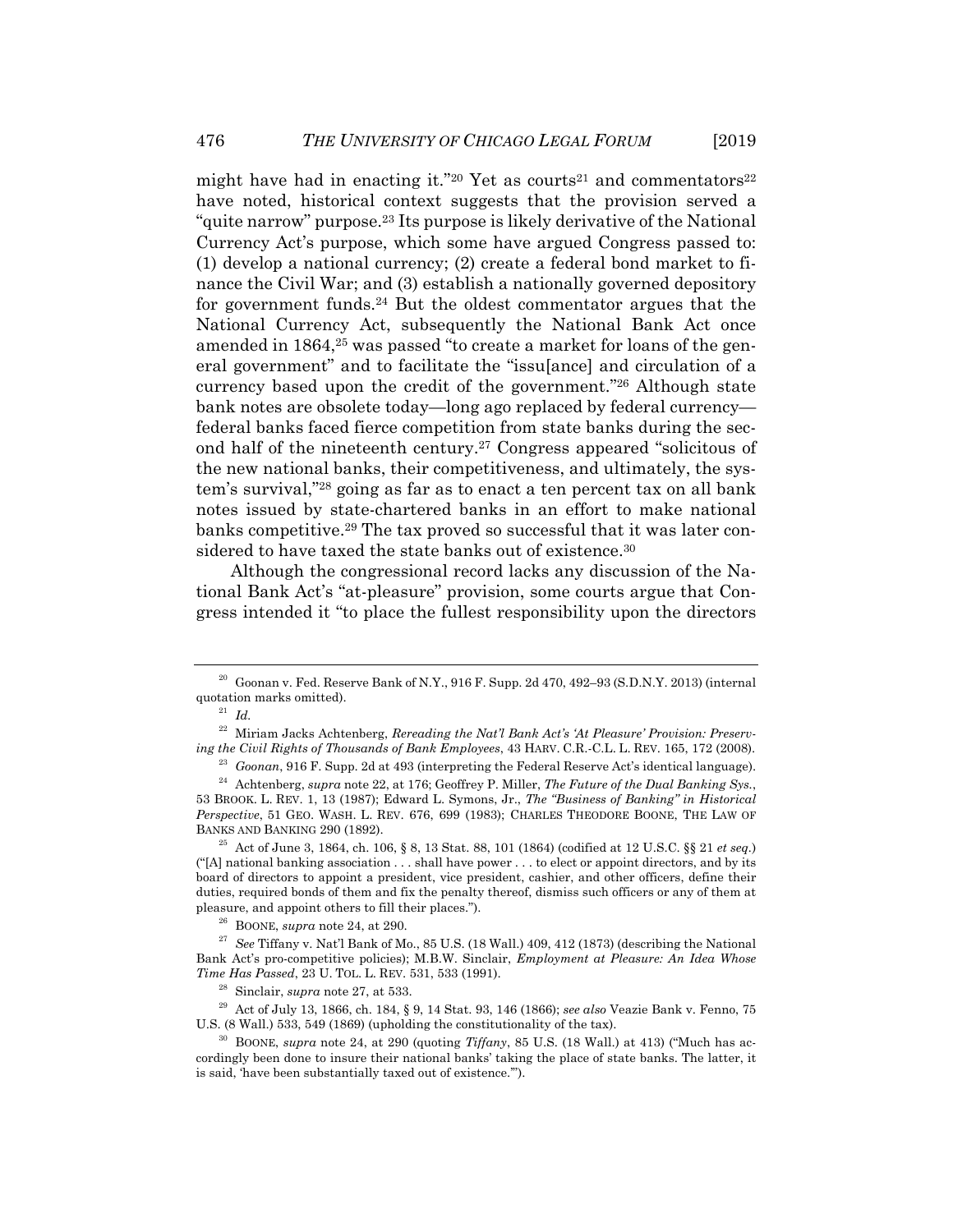[of national banks] by giving them the right to discharge [ ] officers at pleasure."31 Specifically, "the power to dismiss bank officers at will reflects the constitutional mandate to establish an independent national system in order to maintain the stability of, and promote the welfare of, the national banks."32 Furthermore, it empowers banks to immediately remove questionable individuals on the basis that a strong public image is important to a bank's prosperity.<sup>33</sup> Although simple,<sup>34</sup> this argument is nevertheless valid. Because banks profit by caring for their customers' money, untrusting customers will withdraw that money, and the banks' prosperity will leave with it.35 While national banks no longer need a competitive advantage over state banks, customers simply will not deposit money in institutions they do not trust. Whether that trust is lost by a bank officer's actual misbehavior, mismanagement, or by some fiction, the same result occurs: less money is deposited and less prosperity is achieved. Federal deposit insurance may mitigate the effects of untrusting customers; however, it likely cannot eliminate their fears altogether.36

Their effectiveness aside, the "at-pleasure" provisions remain largely untouched since their enactments and continue to serve their alleged purpose.37 Yet, lacking other evidence and left with this broad purpose, some courts interpret the provisions according to their more tailored views. Until relatively recently, courts truly and consistently upheld a bank's right to discharge its officers "at pleasure." But in the

<sup>31</sup> Copeland v. Melrose Nat'l Bank, 229 A.D. 311, 313 (N.Y. Sup. Ct. 1930), *aff'd*, 173 N.E. 898 (N.Y. 1930). *But see* Note, *Statutory Provision for Removal of Corporate Officer "At Pleasure"*, 50 HARV. L. REV. 518, 520 (1937) (characterizing Westervelt v. Mohrenstecher, 76 F. 118 (8th Cir.

<sup>1896),</sup> similar interpretation of the purpose of the "at-pleasure" provision as "conjecture"). 32 Alegria v. Idaho First Nat'l Bank, 723 P.2d 858, 860 (Idaho 1986) (citing *Westervelt*, 76 F. at 122).

<sup>33</sup> *See Westervelt*, 76 F. at 122 ("Observation and experience alike teach that it is essential to the safety and prosperity of banking institutions that the active officers, to whose integrity and discretion the moneys and property of the bank and its customers are instructed, should be subject to immediate removal whenever the suspicion of faithlessness or negligence attaches to them. High credit is indispensable to the success and prosperity of a bank."); Mackey v. Pioneer Nat'l Bank, 867 F.2d 520, 526 (9th Cir. 1989) (The purpose of the provision is to give national banks "the greatest latitude possible to hire and fire their chief operating officers, in order to maintain the public trust.").

<sup>34</sup> Sinclair, *supra* note 27, at 534. 35 *Id.*

<sup>&</sup>lt;sup>36</sup> For example, because federal deposit insurance insures up to \$250,000, adjusted for inflation, a person with funds exceeding \$250,000 may choose to place that money elsewhere. 12 U.S.C. § 1821 (2012). Moreover, 27 percent of millennials think Bitcoin is more trustworthy than incumbent banks, such as JPMorgan Chase, Wells Fargo, and Goldman Sachs. Blockchain Capital, *Bitcoin Survey Fall 2017*, http://www.survey.blockchain.capital/#1509374164943-0459e9

<sup>&</sup>lt;sup>37</sup> See Westervelt, 76 F. at 122 ("to provide for [the lack of public confidence in a bank officer]"). Remember, courts interpret the Bank Acts' "at-pleasure" provisions analogously. *See* Fasano v. Fed. Reserve Bank of N.Y., 457 F.3d 274, 286–87 (3d Cir. 2006).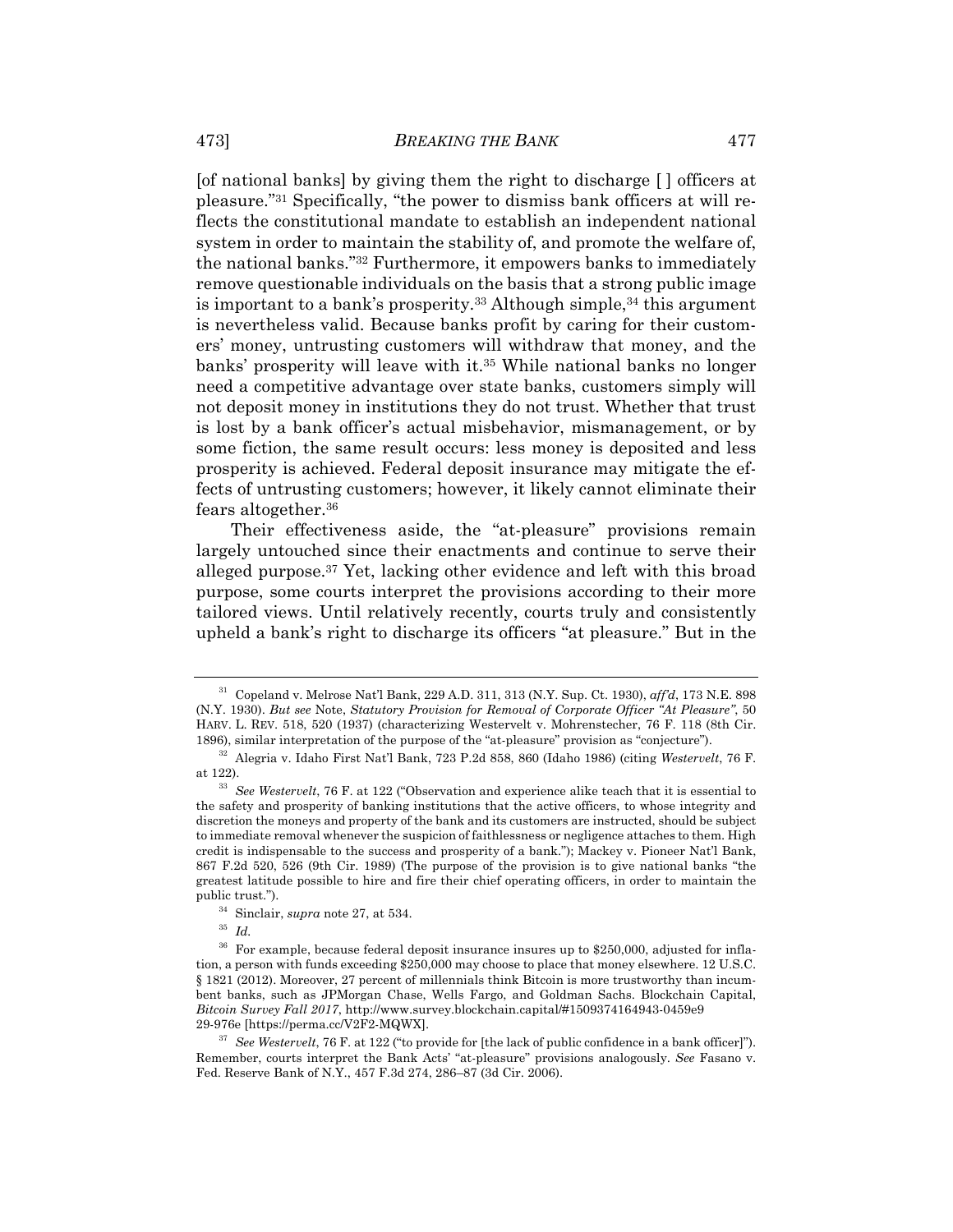era of #MeToo and other anti-discriminatory movements, courts might view the "at-pleasure" provisions from a different perspective.

## III. EMPLOYMENT "AT PLEASURE" AND ANTI-DISCRIMINATION PROVISIONS

Traditionally, at-will,<sup>38</sup> or "at-pleasure,"<sup>39</sup> employment barred a "claim of entitlement to continued employment enforceable against the employers."40 However, the Supreme Court has upheld some restrictions on these employment relationships.41 Various state laws have forbidden employment discrimination since the 1940s, and similar federal statutes have done so since the 1960s.<sup>42</sup> Today, federal statutory restrictions prohibit discrimination on the basis of age,<sup>43</sup> physical disability,<sup>44</sup> "race, color, religion, sex, or national origin,"<sup>45</sup> wage garnishment,46 "pregnancy, childbirth, or related medical conditions,"47 military status, $48$  jury duty, $49$  and a myriad of other classifications $50$  that limit an employer's ability to fire an employee at will. Many of these federal anti-discrimination statutes contain express anti-preemption provisions that preserve parallel state laws and remedies.51 Yet no such provision exists in any of the three Bank Acts. Consequently, courts often struggle to properly apply the Bank Acts' "at-pleasure" provisions. While "[a]ll courts recognize that, to the extent that the federal banking"

- 
- 
- 48 38 U.S.C. § 4311 (2012).
- 49 28 U.S.C. § 1975 (2012).

<sup>38</sup> *Black's Law Dictionary*, (11th ed. 2019), *available at* Westlaw BLACKS ("Employment that is usu. undertaken without a contract and that may be terminated at any time, by either the em-<br>ployer or the employee, without cause.").

 $39$  "That Congress used the term 'at pleasure' instead of 'at will' in the National Bank Act is not surprising. The term 'at will' would not be employed for more than a decade after Congress<br>passed the National Bank Act." Achtenberg, *supra* note 22, at 172.

<sup>&</sup>lt;sup>40</sup> Cherin v. Lyng, 874 F.2d 501, 504 (8th Cir. 1989).

<sup>41</sup> *See generally* NLRB v. Jones & Laughlin Steel Corp., 301 U.S. 1 (1937) (upholding a federal restriction on employment at will that sought to balance the relationship between employers and

employees). 42<br>
42 See, e.g., Act of Mar. 12, 1945, ch. 118, 1945 N.Y. Laws 457; Civil Rights Act of 1964, Pub.<br>
12, No. 88-353, 78 Stat. 241 (1964).

 $\begin{array}{l} ^{43} \ \ 29 \text{ U.S.C.} \ \ \S\ \ \$ \ 21 \ et \ seq. \ (2012). \\ \ \ ^{44} \ \ 42 \text{ U.S.C.} \ \ \S\ \ $ \ 12101 \ et \ seq. \ (2012); \ \ 29 \text{ U.S.C.} \ \ \S\ \ \ 701 \ et \ seq. \ (2012). \\ \ \ ^{45} \ \ 42 \text{ U.S.C.} \ \ \S\ \ \ 2000 e \ et \ seq. \ (2012). \\ \ \ ^{46} \ \ 15 \text{ U.S.C.$ 

 $50\quad 42 \text{ U.S.C. }$  § 7622 (2012) (protecting employees under the Clean Air Act); 42 U.S.C. § 3608 (2012) (providing employee protection in asbestos actions); 42 U.S.C. § 1997d (2012) (providing protection to employees reporting the mistreatment of an institutionalized person).<br><sup>51</sup> *See, e.g.,* 42 U.S.C. § 2000e-7.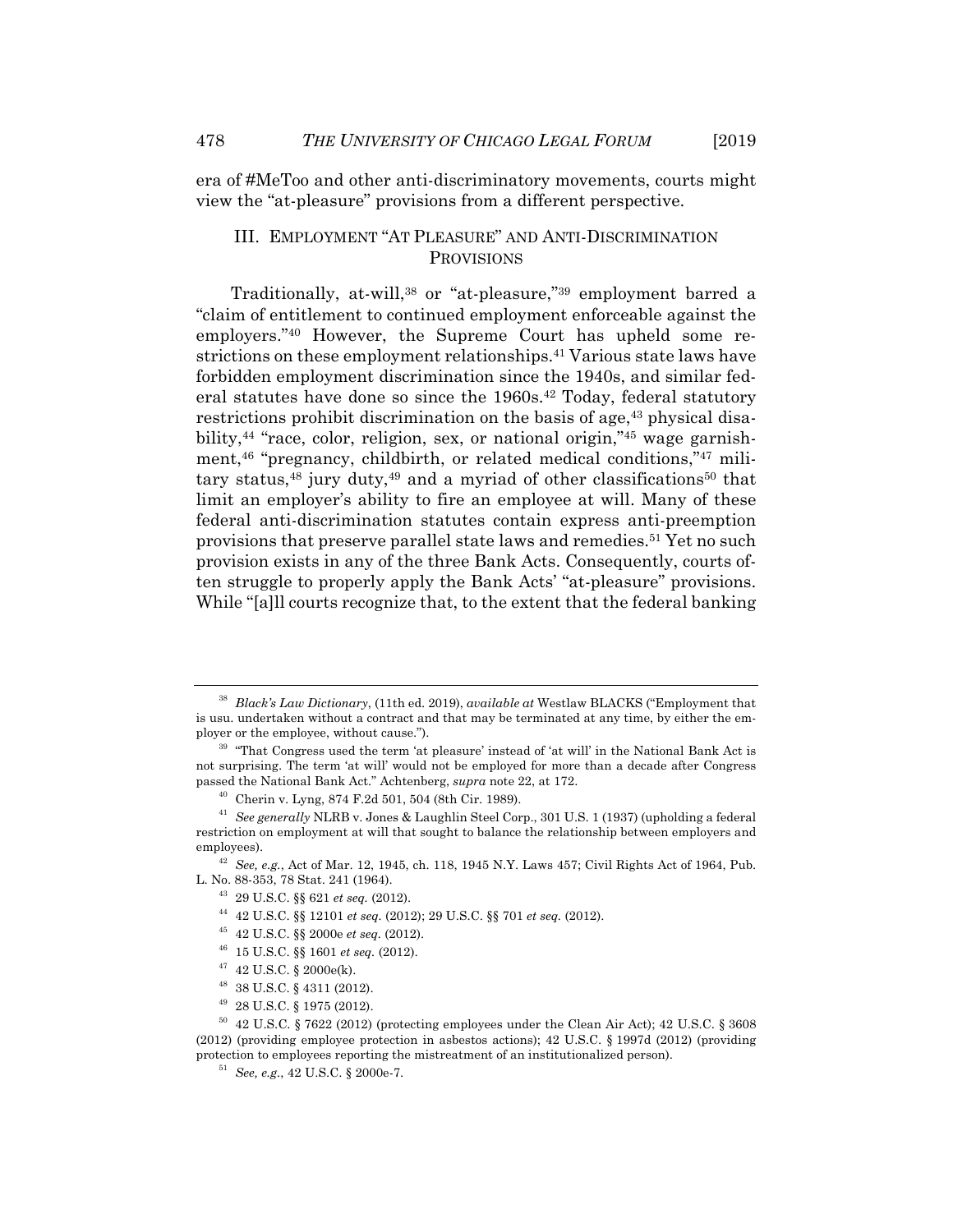acts conflict with subsequently enacted anti-discrimination laws, subsequent federal anti-discrimination law must prevail,"52 courts often split with one another when attempting to simultaneously apply the "at-pleasure" provisions and state anti-discrimination statutes.

#### IV. THE SUPREMACY CLAUSE AND THE PREEMPTION DOCTRINE

*National State Bank v. Long*53 explains that "whatever may be the history of federal-state relations in other fields, regulation of banking has been one of dual control since the passage of the National Bank Act in 1863."54 Still, since as early as 1819, the Supreme Court has maintained that nationally chartered banks are federal instrumentalities entitled to regulate themselves without state interference.55 State laws only apply to a bank governed by the Bank Acts insofar as the laws do not "infringe the national banking laws or impose an undue burden on the performance of the bank's functions."56 Therefore, otherwise valid state law discrimination claims must be dismissed if they conflict with the Bank Acts' "at-pleasure" provisions. Nevertheless, because courts exercise substantial discretion in determining whether a state and federal law conflict, and consequently, whether a federal law preempts a state law, some state law discrimination claims proceed despite being barred by the "at-pleasure" provisions.

Federal preemption, read from the Supremacy Clause of the Constitution,<sup>57</sup> requires reviewing courts to examine congressional intent<sup>58</sup> and the "purpose of the disputed federal statute."59 Preemption exists in three different forms: (1) express preemption; (2) field preemption; and (3) conflict preemption.<sup>60</sup> First, express preemption occurs when Congress explicitly defines the "extent to which its enactments preempt state law."61 An explicit congressional preemption of state laws

<sup>&</sup>lt;sup>52</sup> Achtenberg, *supra* note 22, at 167 (emphasis in original).<br><sup>53</sup> 630 F.2d 981 (3d Cir. 1980).<br><sup>54</sup> *Id.* at 985.

<sup>&</sup>lt;sup>55</sup> McCulloch v. Maryland, 17 U.S. 316, 327 (1819).

<sup>56</sup> Anderson Nat'l Bank v. Luckett, 321 U.S. 233, 248 (1944); *see also* Barnett Bank, N.A. v. Nelson, 517 U.S. 25, 33 (1996) ("Congress would not want States to forbid, or to impair significantly, the exercise of a power that Congress explicitly granted. To say this is not to deprive States of the power to regulate national banks, where (unlike here) doing so does not prevent or significantly interfere with the national bank's exercise of power."); Aalgaard v. Merch. Nat'l Bank, Inc., 224 Cal. App. 3d 674, 686 (Cal. Ct. App. 1990).<br><sup>57</sup> U.S. CONST. art. VI, cl. 2. ("[T]he Laws of the United States . . . shall be the supreme Law

<sup>%</sup> of the Land.").<br>
<sup>58</sup> English v. Gen. Elec. Co., 496 U.S. 72, 78 (1990); *Aalgaard*, 224 Cal. App. 3d at 686.<br>
<sup>59</sup> Goonan v. Fed. Reserve Bank of N.Y., 916 F. Supp. 2d 470, 492 (S.D.N.Y. 2013).<br>
<sup>60</sup> Peatros v. Bank of

<sup>61</sup> *Id.*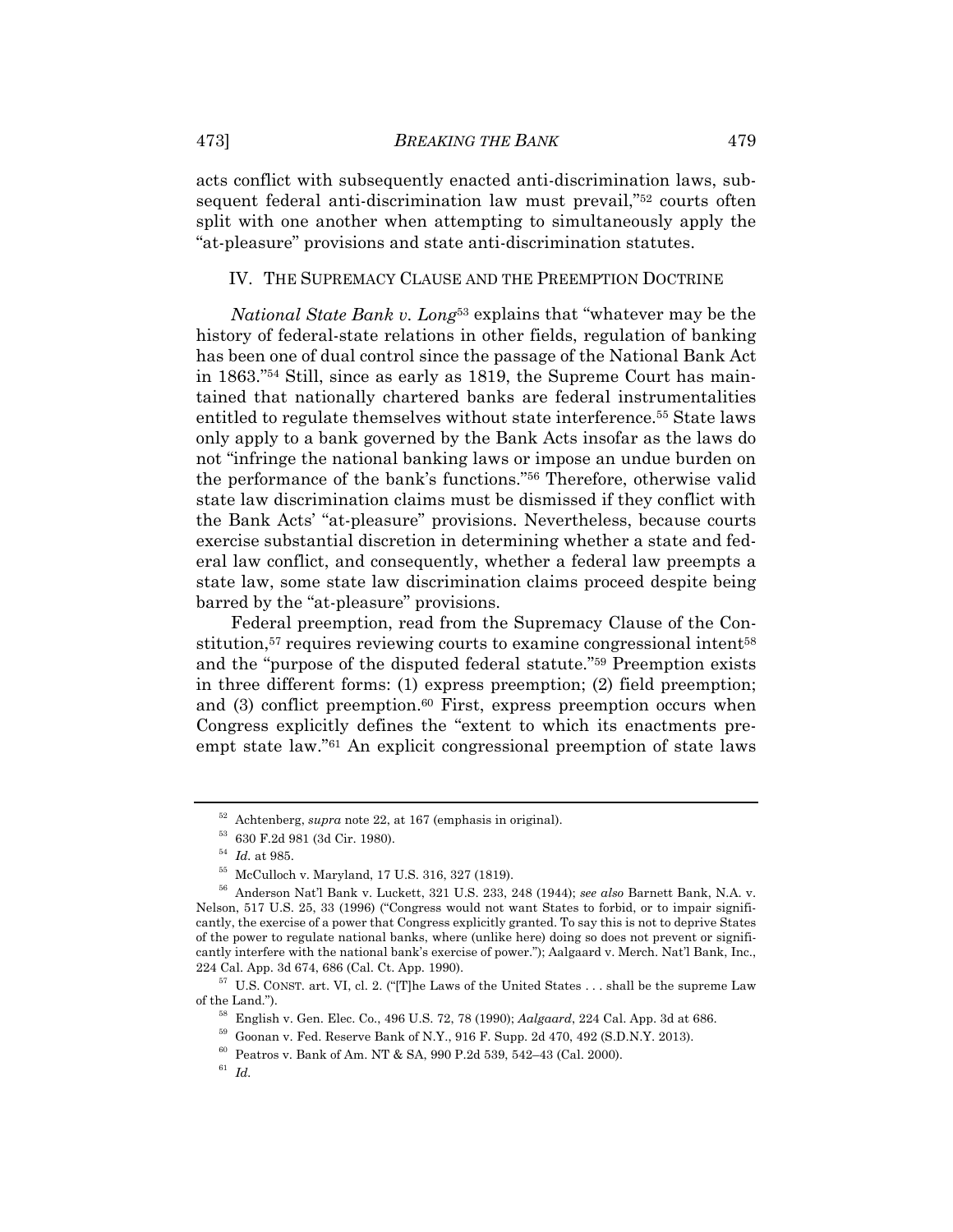that regulate banks is a rare occurrence.62 The "at-pleasure" provisions do not expressly preempt state anti-discrimination laws and courts are generally left to determine the proper boundaries and application of federal and state laws.63

Second, field preemption occurs when a state law "regulates conduct in a field that Congress intended the Federal Government to occupy exclusively."64 Congressional "intent may be inferred from a 'scheme of federal regulation . . . so pervasive as to make reasonable the inference that Congress left no room for the States to supplement it,' or where an Act of Congress 'touches a field in which the federal interest is so dominant that the federal system will be assumed to preclude enforcement of state laws on the same subject.'"65 In 1869, the Supreme Court noted that national banks were "subject to the laws of the State and are governed in their daily course of business far more than the laws of the State than of the Nation."66 Since then, it has generally been accepted that the Bank Acts do not employ field preemption.<sup>67</sup> Consequently, courts recognize the "historic dual regulation of banks by state and federal law."68

Third, conflict preemption occurs when a state law "actually conflicts" with a federal law.69 The Supreme Court recognizes that "'federal

banks is not exclusive."). 68 Kroske v. U.S. Bank Corp., 432 F.3d 976, 982 (9th Cir. 2005); *see also* Nat'l State Bank v. Long, 630 F.2d 981, 985 (3d Cir. 1980) ("Whatever may be the history of federal-state relations in other fields, regulation of banking has been one of dual control since the passage of the first National Bank Act."); Idaho v. Sec. Pac. Bank, 800 F. Supp. 922, 925 (D. Idaho 1992) ("It is clear that Congress has not completely preempted the entire banking field."). 69 *Peatros*, 990 P.2d at 542–43; *see also* United States v. Locke, 529 U.S. 89, 109 (2000) (Con-

flict preemption "occurs when compliance with both state and federal law is impossible, or when the state law stands as an obstacle to the accomplishment and execution of the full purposes and objective of Congress.") (internal quotation marks omitted); Cipollone v. Liggett Group, Inc., 505 U.S. 504, 516 (1992) ("In the absence of an express congressional command, state law is pre-empted if that law actually conflicts with federal law[.]").

<sup>62</sup> *See* Nat'l State Bank v. Long, 630 F.2d 981, 985 (3d Cir. 1980) ("In only a few instances has Congress explicitly preempted state regulations of national banks. More commonly, it has been left to the courts to delineate the proper boundaries of federal and state supervision.").

<sup>63</sup> *See id.*; *Goonan*, 916 F. Supp. 2d 470, 491 (2013) ("The [Federal Reserve Act] contains no such express preemption clause and does not, by its plain language terms, speak to state-antidiscrimination laws."); Geier v. Am. Honda Motor Co., 529 U.S. 861, 868 (2000); *see also, e.g.*, Cham-

ber of Commerce of U.S. v. Whiting, 563 U.S. 582, 594–95 (2011). 64 *Peatros*, 990 P.2d at 542; *see also* Barnett Bank of Marion Cty., N.A. v. Nelson, 517 U.S. 25,

<sup>&</sup>lt;sup>65</sup> English, 496 U.S. at 79 (quoting Rice v. Santa Fe Elevator Corp., 331 U.S. 218, 230 (1947)).<br><sup>66</sup> First Nat'l Bank of Louisville v. Kentucky, 76 U.S. 353, 362 (1869).<br><sup>67</sup> Katsiavelos v. Fed. Reserve Bank of Chi., No

<sup>(</sup>N.D. Ill. Mar. 3, 1995) ("[A] state may attempt to affect the conduct of [national] bank officials so long as the exercise of their authority does not conflict with, or frustrate the purposes of federal law or impair the efficiency of banks to perform their statutory duties."); *see also* Wells Fargo Bank N.A. v. Boutris, 419 F.3d 949, 963 (9th Cir. 2005) ("Since shortly after the Bank Act was enacted in 1864, the Supreme Court has oft reiterated that federal substantive authority over national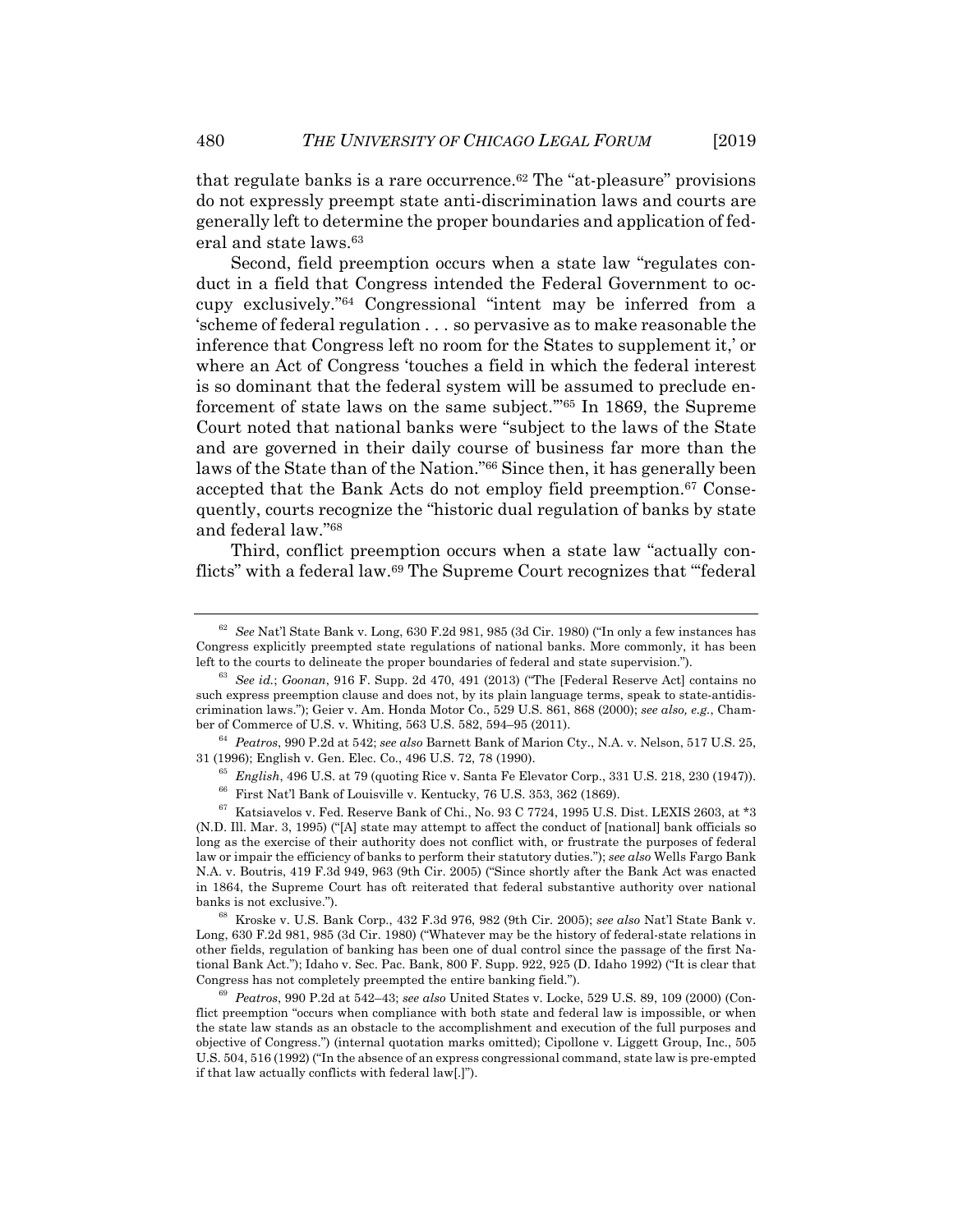law may be in irreconcilable conflict with state law,' such that '[clompliance with both statutes' results in a 'physical impossibility,' and caus[es] the state law to stand as an obstacle to the accomplishment and execution of the full purposes and objectives of Congress."70 The Bank Acts neither employ express preemption nor exclusively occupy the field of banking regulation; consequently, conflict preemption must apply, voiding state laws "if they conflict with federal law, frustrate the purposes of[,] . . . or impair the efficiency of national banks to discharge their duties."71

### V. THE INTERSECTION OF STATE LAW CLAIMS AND THE SUPREMACY OF THE BANK ACTS

Plaintiffs alleging employment discrimination often pursue claims under both state and federal law. Federal circuit courts—as well as many federal district courts—are split concerning whether the Bank Acts preempt state anti-discrimination laws.72 While similarities often exist between federal and state anti-discrimination laws, the laws are not always identical. These differences often result in drastically different outcomes for plaintiffs depending on the location where a cause of action arises. Consequently, if a uniform preemption application is to be applied, the Supreme Court will need to clarify the extent to which the "at-pleasure" provisions preempt contradictory state laws.

If the "at-pleasure" provisions are read according to their plain text,73 then it follows that the Bank Acts preempt all state law discrimination claims. Despite this, not all courts adopt such a textualist

 $70$  Wiersum v. U.S. Bank, N.A., 785 F.3d 483, 491 (11th Cir. 2015) (quoting Barnett Bank, N.A. v. Nelson, 517 U.S. 25, 31 (1996)); Fidelity Fed. Sav. & Loan Ass'n v. De la Cuesta, 458 U.S.

<sup>141, 153 (1982). 71</sup> Bank of Am. v. San Francisco, 309 F.3d 551, 561 (9th Cir. 2002); *see also Barnett Bank*, 517 U.S. at 33–37 (holding that a federal statute granting national banks authority to sell insurance conflicts with, and therefore preempts, state laws forbidding national banks from selling insurance); Franklin Nat'l Bank v. New York, 347 U.S. 373, 377–79 (1954) (determining that the power of national banks to receive deposits conflicts with, and therefore preempts, a state statue prohibiting the use of the word "savings" in banking advertisements); Anderson Nat'l Bank v. Luckett, 321 U.S. 233, 248–49 (1944) (holding that a state law allowing the transfer of abandoned bank deposits was not preempted because "national banks are subject to state laws, unless those laws<br>infringe the national banking laws or impose an undue burden on them").

<sup>&</sup>lt;sup>72</sup> See, e.g., Morris v. U.S. Bank, No. 4:12-cv-281-DPM, 2013 U.S. Dist. LEXIS 3950 (E.D. Ark. Jan. 10, 2013); Risinger v. HNB Corp., No. 10-2640-KHV/KMH, 2011 U.S. Dist. LEXIS 148560 (D. Kan. Dec. 21, 2011); Ewing v. Fed. Home Loan Bank of Des Moines, 645 F. Supp. 2d 707 (S.D. Iowa 2009); Crowe v. Fed. Reserve Bank of St. Louis, No. 4:08CV1057 HEA, 2009 U.S. Dist. LEXIS 3427 (E.D. Mo. Jan. 20, 2009); James v. Fed. Reserve Bank of N.Y., 471 F. Supp. 2d 226 (E.D.N.Y. 2007); Katsiavelos v. Fed. Reserve Bank of Chi., No. 93 C 7724, 1995 U.S. Dist. LEXIS 2603 (N.D. Ill. Mar. 3, 1995); Booth v. Old Nat'l Bank, 900 F. Supp. 836 (N.D. W. Va. 1995); Moodie v. Fed. Reserve Bank of N.Y., 835 F. Supp. 751 (S.D.N.Y. 1993). 73 *See* Kemper v. First Nat'l Bank in Newton, 418 N.E.2d 819, 171–72 (Ill. App. Ct. 1981)

<sup>(&</sup>quot;[T]he words "dismiss \* \* \* at pleasure" should be taken to signify exactly that, as courts in many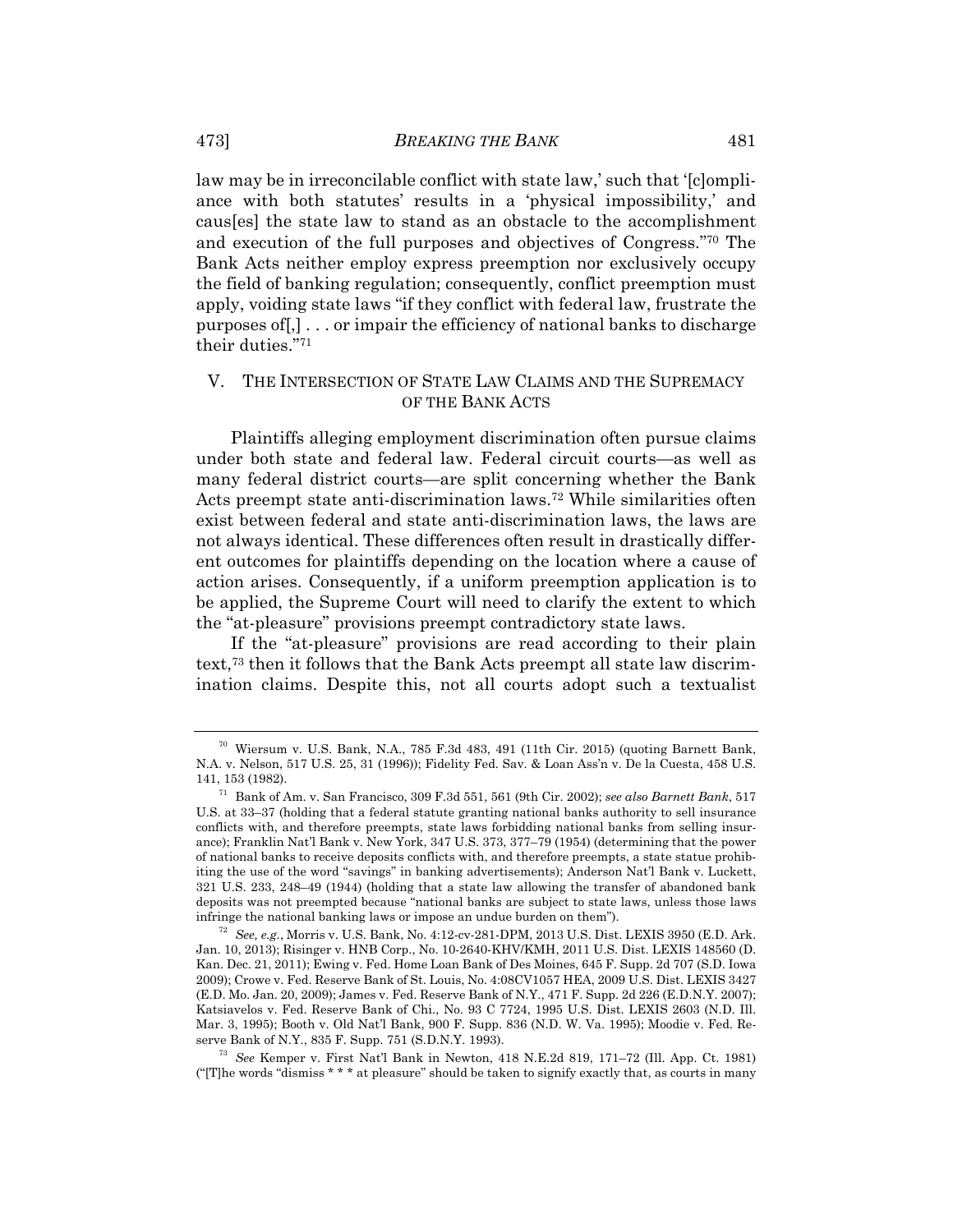view.74 The circuits take one of three approaches: (1) total preemption; (2) retail preemption; and (3) wholesale preemption.75 The Fourth, Sixth, and Eleventh Circuits follow the total preemption approach.<sup>76</sup> Total preemption requires that the "at-pleasure" provisions preempt contradictory state laws without question, even if the state statutes are consistent with federal law.77 The Ninth Circuit follows the retail preemption approach.78 Retail preemption requires that a federal law preempt a state law only to "the minimum extent necessary," as long as the state law "substantively mirrors" the federal law.79 Finally, the Third Circuit follows the wholesale preemption approach.<sup>80</sup> Wholesale preemption requires that federal laws preempt state laws that do not "exactly match" their federal counterparts; that is, the discrimination causes of actions and remedies under state law must be exactly the same as those allowed for under federal law.<sup>81</sup>

Moreover, numerous federal district courts in circuits that have not addressed the preemption issues of the Bank Acts fall within those categories. It is important to note these district court rulings because those rulings may indicate which preemption theory a circuit court will employ. For example, in *Fasano v. Federal Reserve Bank of New York*,82 the Third Circuit "count[ed] [itself] fortunate to have the benefit of a very well-reasoned opinion of Judge Padova of the Eastern District of Pennsylvania"83 from *Evans v. Federal Reserve Bank of Philadelphia.*<sup>84</sup>

jurisdictions have said for over a century."). 74 *See generally Kroske*, 432 F.3d 976; *Morris*, 2013 U.S. Dist. LEXIS 3950; *Ewing*, 645 F. Supp. 2d 707; *James*, 471 F. Supp. 2d 226; Lambright v. Fed. Home Loan Bank of S.F., No.

<sup>&</sup>lt;sup>75</sup> Another approach, proposed by three dissenting justices of the Supreme Court of California, strongly suggests that later-enacted federal anti-discrimination regulations do not impliedly amend the Federal Reserve Act. This would immunize the Federal Reserve Banks from any liability under Title VII, the American with Disabilities Act, the Age Discrimination in Employment Act, and other federal anti-discrimination statutes. No federal courts have adopted this approach. *See Peatros*, 990 P.2d 539, 183–89 (Brown, J., dissenting). 76 *See* Wiersum v. U.S. Bank, N.A., 785 F.3d 483 (11th Cir. 2015); Schweikert v. Bank of Am.,

N.A., 521 F.3d 285 (4th Cir. 2008); Ana Leon T. v. Fed. Reserve Bank of Chi., 823 F.2d 928 (6th Cir. 1987). 77 *See* Fasano v. Fed. Reserve Bank of N.Y., 457 F.3d 274, 286 (3d Cir. 2006) ("[T]otal preemp-

tion holdings suggest that *any* state-created limitation on the bank's power would fundamentally, and irreconcilably, conflict with Congress's intent to grant total, unlimited discretion.") (emphasis in original).<br><sup>78</sup> *See Kroske*, 432 F.3d 976 (2005).<br><sup>79</sup> *Id.* at 986–87.<br><sup>80</sup> *See* Fasano v. Fed. Reserve Bank of N.Y., 457 F.3d 274 (3d Cir. 2006).<br><sup>81</sup> *Id.* at 274.<br><sup>82</sup> 457 F.3d 274 (3d Cir. 2006).

<sup>&</sup>lt;sup>83</sup> Id. at 287.<br><sup>84</sup> No. 03-4975, 2004 U.S. Dist. LEXIS 13265 (E.D. Pa. July 8, 2004).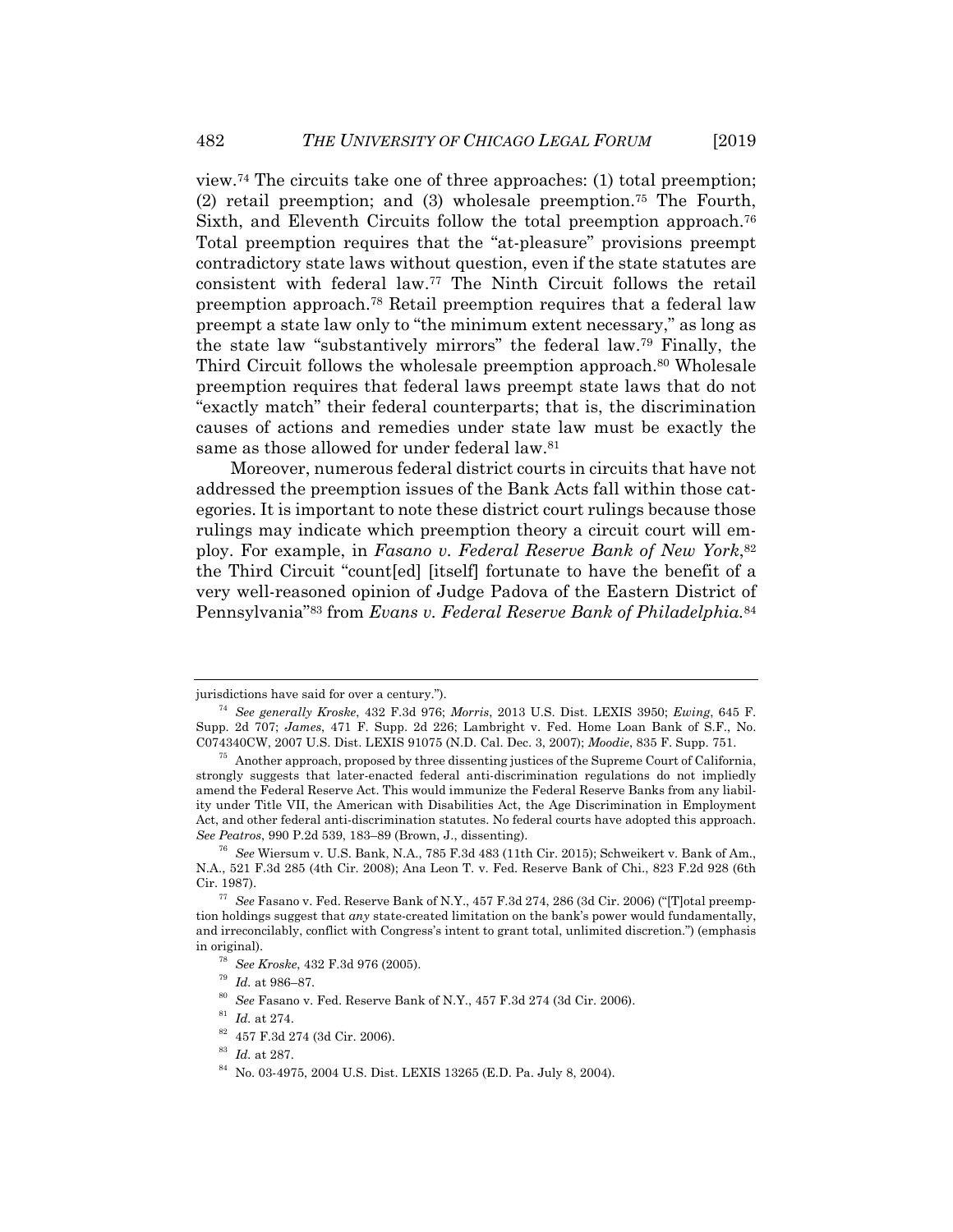Thus, district court decisions occasionally predict how an undecided circuit might resolve preemption or provide a roadmap for a circuit court that has not considered the issue.

A. Total Preemption (Followed by the Fourth, Sixth, and Eleventh Circuits)

The Fourth, Sixth, and Eleventh Circuits have concluded that the Bank Acts' "at-pleasure" provisions completely forbid state law prohibitions that limit a qualifying bank's ability to discharge certain personnel. In *Ana Leon T. v. Federal Reserve Bank of Chicago*,<sup>85</sup> one of the older cases concerning the Bank Acts' preemption of state law, the Sixth Circuit determined that the Federal Reserve Act's "at-pleasure" provision preempted state law discrimination claims.<sup>86</sup> Plaintiff Ana Leon T., a woman of Colombian origin and former employee of the Federal Reserve Bank of Chicago, filed an action under both Title VII and Michigan's Elliott-Larsen Act<sup>87</sup> for wrongful discharge based on her national origin.88 With little analysis, the Sixth Circuit concluded that the Federal Reserve Act's "at-pleasure" provision prevented a bank employee from stating a claim under Michigan's Elliott-Larsen Act, a statute prohibiting employers from discriminating against employees on the basis of national origin.89 Despite its lack of analysis, the Sixth Circuit ruled broadly: the Federal Reserve Act's "at-pleasure" provision "preempts *any* state-created employment right to the contrary."90

The *Ana Leon T.* ruling was not met without criticism. For instance, in *Katsiavelos v. Federal Reserve Bank of Chicago*,<sup>91</sup> the Northern District of Illinois criticized "[t]he *Leon* court [for] provid[ing] no reasons or policy for its holding."92 The Southern District of New York refused to follow the decision because "the Sixth Circuit's pronouncement [in *Ana Leon T.*] gives no basis for its opinion and sets forth no policy reasons for its holding."93 Moreover, in *White v. Federal Reserve Bank of Cleveland*,<sup>94</sup> the Ohio Court of Appeals stated that "[t]he Sixth

<sup>85 823</sup> F.2d 928 (6th Cir. 1987).

<sup>&</sup>lt;sup>86</sup> *Id.* at 931.<br><sup>87</sup> MICH. COMP LAWS ANN. § 37.2202(1)(a) (2018).<br><sup>88</sup> *See generally, Ana Leon T.*, 823 F.2d at 928.<br><sup>89</sup> MICH. COMP LAWS ANN. § 37.2202(1)(a); *Ana Leon T.*, 823 F.2d at 929–31.<br><sup>90</sup> *Ana Leon T.*, 82 Cincinnati, 778 F. Supp. 950, 952–53 (S.D. Ohio 1991) (determining the Federal Home Loan Bank Act's "at-pleasure" provision preempted a state claw claim for age discrimination). 91 No. 93 C 7724, 1995 U.S. Dist. LEXIS 2603 (N.D. Ill. Mar. 3, 1995).

<sup>&</sup>lt;sup>92</sup> *Id.* at \*6.<br><sup>93</sup> Moodie v. Fed. Reserve Bank of N.Y., 831 F. Supp. 333, 336 (S.D.N.Y. 1993).<br><sup>94</sup> 660 N.E.2d 493 (Ohio Ct. App. 1995).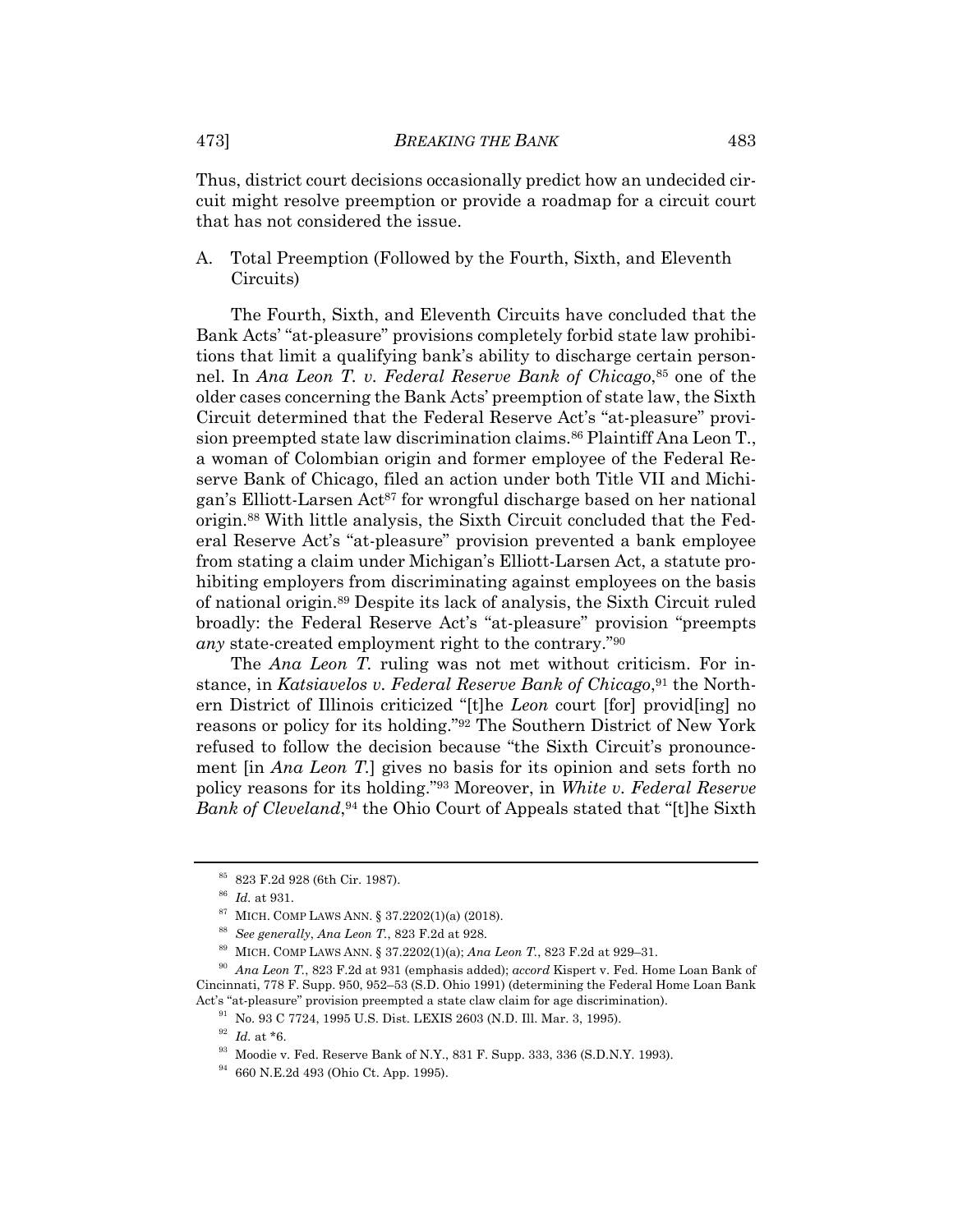Circuit . . . failed to engage in any analysis or state the basis of its decision." Thus, the Ohio court "decline[d] to rely upon the holding in *Ana Leon T.*"95 Despite these criticisms and the passage of nearly twenty years, the Sixth Circuit has since reiterated its holding in *Ana Leon T.* that the "at-pleasure" provision preempts all state law employment discrimination claims.96 Similarly, before *Ana Leon T.*, in *Wiskotoni v. Michigan National Bank-West*,97 the Sixth Circuit observed that the National Bank Act's "at-pleasure" provision "has consistently been construed by both federal and state courts as preempting state law governing employment relations between a national bank and its officers and depriving a national bank of the power to employ its officers other than at pleasure."98

Likewise, in *Schweikert v. Bank of America*, N.A.,<sup>99</sup> the Fourth Circuit determined that the National Bank Act's "at-pleasure" provision preempted the state law claims before the court.100 Plaintiff Schweikert, a bank officer, was terminated by his former employer's board of directors for failing to cooperate with both internal and external investigations of the bank.101 Schweikert sued the Bank of America, alleging wrongful or abusive discharge.102 Relying on the National Bank Act's "at-pleasure" provision, the district court dismissed Schweikert's action and the Fourth Circuit affirmed.103 In its decision, the Fourth Circuit noted that it previously interpreted the analogous "at-pleasure" provision of the Federal Home Loan Bank Act in a wrongful discharge action based on state law.104 This precedent—*Andrews v. Federal Home Loan Bank of Atlanta*105—concluded that "Congress intended for federal law to define the discretion which the Bank may exercise in the discharge of employees."106 Any wrongful termination claim under state law

<sup>95</sup> *Id.* at 495. 96 *See* Arrow v. Fed. Reserve Bank of St. Louis, 358 F.3d 392, 393 (6th Cir. 2004) ("[I]nasmuch as Arrow was an employee of a Federal Reserve Bank, her rights under Kentucky state law were preempted by federal law.").<br> $\frac{97}{7}$  716 F.2d 378 (6th Cir. 1983).

<sup>98</sup> *Id.* at 387; *accord Arrow*, 358 F.3d at 394. 99 521 F.3d 285 (4th Cir. 2008). 100 *Id.* at 288–89; *see also* Citizens Nat'l Bank & Trust Co. v. Stockwell, 675 So. 2d 584, 586 (Fla. 1996) (Prior to the Fourth Circuit's ruling, the Supreme Court of Florida found that the "atpleasure" provision precludes any "limitation on the power of a bank to remove its officers" under the National Bank Act). 101 *Schweikert*, 521 F.3d at 287. 102 *Id.* 

<sup>103</sup> *See generally id.*

<sup>&</sup>lt;sup>104</sup> Id. at 288 (citing Andrews v. Fed. Home Loan Bank of Atl., 998 F.2d 214, 220 (4th Cir. 1993)). 105 998 F.2d 214 (4th Cir. 1993). 106 *Id.* at 220.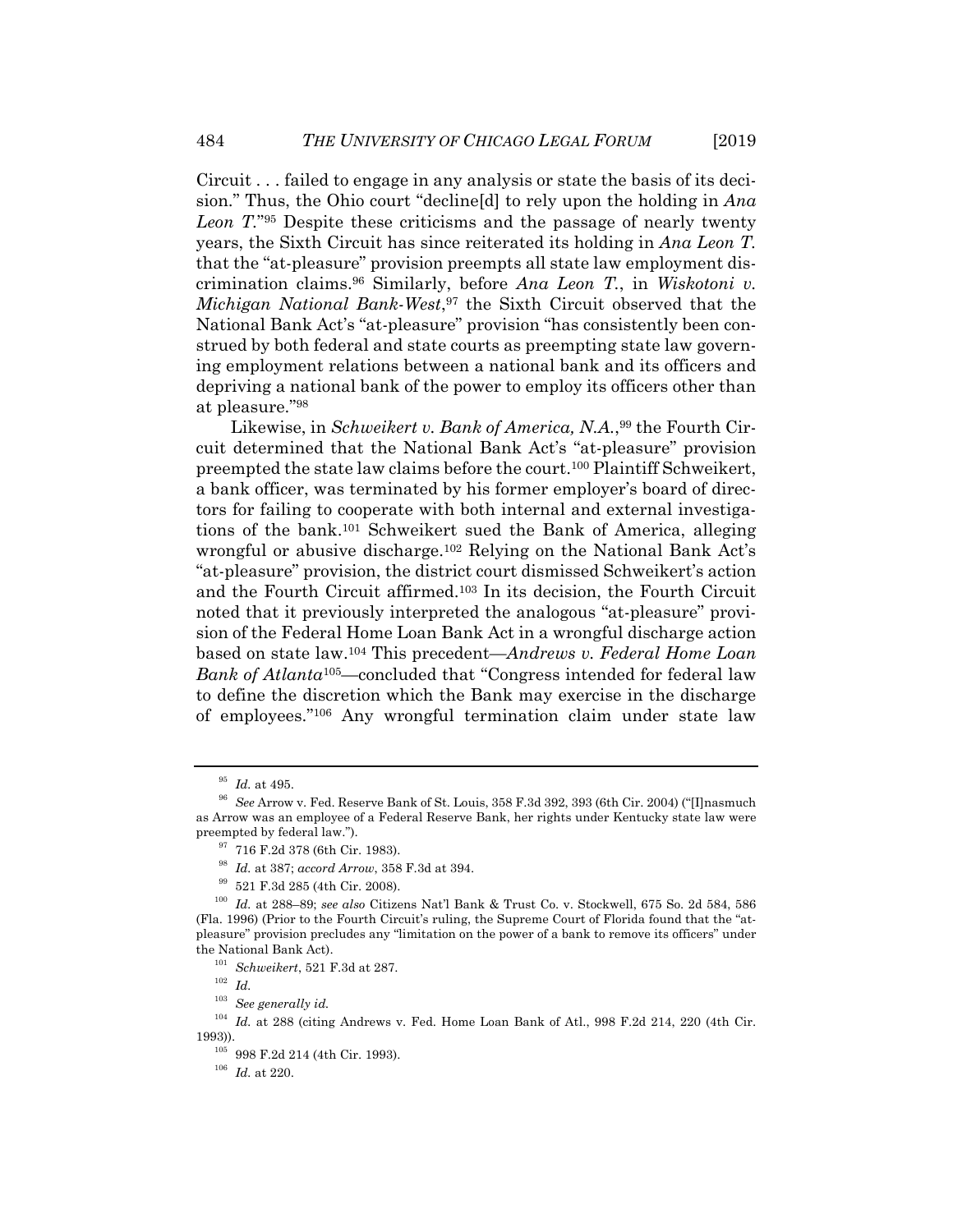"would plainly conflict with the discretion accorded the Bank by Congress."107 Consequently, and consistent with *Andrews*,108 the Fourth Circuit held that "the at-pleasure provision of the National Bank Act preempts state law claims for wrongful discharge."109

Finally, in *Wiersum v. U.S. Bank, N.A.*,<sup>110</sup> a succinct opinion citing *Wiskotoni*,<sup>111</sup> the Eleventh Circuit joined the Sixth and Fourth Circuits.112 Plaintiff Wiersum alleged wrongful termination by U.S. Bank, N.A. under the Florida Whistleblower Act<sup>113</sup> for his discharge after he objected to certain activities that he believed were unlawful and refused to participate in them.114 After noting that several circuits, as well as the Supreme Court of Florida, had found conflict preemption between similar state laws and the Bank Acts, the Eleventh Circuit followed suit in finding preemption without providing much reasoning of its own.115

Together, the Fourth, Sixth, and Eleventh Circuits constitute the three circuits that provide for the Bank Acts' total preemption of state law. The total preemption approach is alive and well, and its position as the approach followed by the most circuits suggests it might be adopted by other courts in the future that have yet to rule upon the proper application of the "at-pleasure" provisions.

#### B. Retail Preemption (Followed by the Ninth Circuit)

In *Kroske v. U.S. Bank Corp.*,<sup>116</sup> the Ninth Circuit considered whether the National Bank Act's "at-pleasure" provision preempts state law, ultimately rejecting the Sixth Circuit's "summary conclusion" in *Ana Leon T.*117 Plaintiff Kroske, a bank officer, alleged that the bank terminated her in violation of the Washington Law Against Discrimination, a state law prohibiting age discrimination in employment.<sup>118</sup> Although Kroske did not pursue a claim under the Age Discrimination in Employment Act,<sup>119</sup> or any federal claim at all,<sup>120</sup> the court concluded

<sup>107</sup> *Id.*

<sup>&</sup>lt;sup>108</sup> 998 F.2d 214 (4th Cir. 1993).<br><sup>109</sup> *Schweikert*, 521 F.3d at 288–89.<br><sup>110</sup> 785 F.3d 483 (11th Cir. 2015).<br><sup>111</sup> 716 F.2d 378 (6th Cir. 1983).<br><sup>112</sup> *Wiersum*, 785 F.3d at 491.<br><sup>113</sup> FLA. STAT. ANN. § 448.102(3) (20

<sup>120</sup> The court had diversity jurisdiction under 28 U.S.C. § 1332 (2012); *Kroske*, 432 F.3d at 979.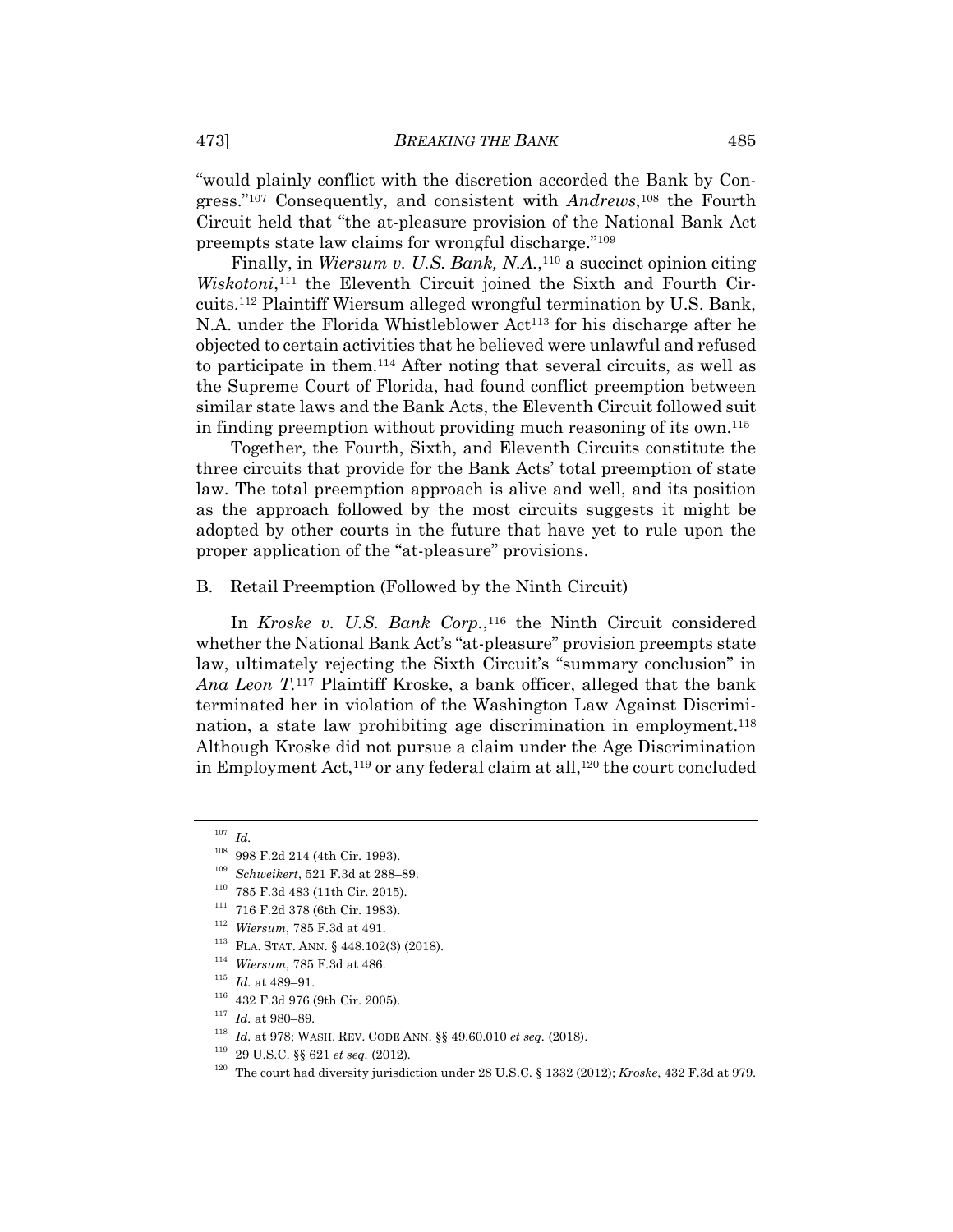that the National Bank Act did not preempt her claim.121 Instead, the Age Discrimination in Employment Act impliedly amended the National Bank Act's "at-pleasure" provision to "the minimum extent necessary" to resolve contradictory federal laws.122 Furthermore, the court reasoned that because Kroske's state law claim under the Washington Law Against Discrimination "substantively mirrored" a federal claim under the Age Discrimination in Employment Act, the National Bank Act did not preempt her state claim.123 Although the Ninth Circuit failed to define its "substantively mirrors" standard, it explained that "state law provisions prohibit[ing] termination on grounds more expansive than the grounds set forth in federal law" remain preempted.<sup>124</sup>

While district courts in the Second Circuit have reached conflicting decisions as to whether the Bank Acts' "at-pleasure" provisions preempt state anti-discrimination law, they have more recently followed the retail preemption approach. For example, in *James v. Federal Reserve Bank of New York*,125 the Eastern District of New York adopted the Supreme Court of California's retail preemption approach, concluding that federal law preempts state law to the extent that the laws conflict, but that federal law does not preempt state law to the extent that the laws do not conflict.126 And as of yet, the Southern District of New York seems to agree. In *Moodie v. Federal Reserve Bank of New York*,127 the court held that the Federal Reserve Act's "at-pleasure" provision did not preempt the New York State Human Rights Law because "Congress did not intend the Federal Reserve Act to preempt state anti-discrimination

<sup>121</sup> *Kroske*, 432 F.3d at 987, 988 (quoting Shaw v. Delta Air Lines, 463 U.S. 85, 102 (1983) (noting that its "conclusion is buttressed by the 'importance of state fair employment laws to the federal enforcing scheme'" and that "parallel state anti-discrimination laws are explicitly made

part of the enforcement scheme of federal laws")).<br><sup>122</sup> Id. at 986.<br><sup>123</sup> Id. at 987; *see also* Anderson v. Pac. Mar. Ass'n, 336 F.3d 924, 926 n.1 (9th Cir. 2003) (stating the Washington Law Against Discrimination "tracks federal law"); Grimwood v. Univ. of Puget Sound, Inc., 753 P.2d 517, 520 (Wash. 1988) (holding that because the Washington Law Against Discrimination "does not provide any criteria for establishing an age discrimination case," Washington courts look to federal cases construing the Age Discrimination in Employment Act). 124 *Kroske*, 432 F.3d at 989. Beyond the "substantively mirrors" standard, at least one federal

district court in a circuit yet to rule on this issue, without citing any other court's opinion on this issue, determined that the "at-pleasure" provision of the National Banking Act does not preempt a retaliatory discharge claim because public policy favors allowing such a claim. *See* Ruisinger v. HNB Corp., No. 10-2640-KHV/KMH, 2011 U.S. Dist. LEXIS 148560, at \*13 (D. Kan. Dec. 21, 2011)

<sup>&</sup>lt;sup>125</sup> 471 F. Supp. 2d 226, 236 (E.D.N.Y. 2007).<br><sup>126</sup> James, 471 F. Supp. 2d at 236; *see also* Peatros v. Bank of Am., 990 P.2d 539, 553 (Cal. 2000) ("In a preemption case . . . state law is displaced only to the extent that it actually conflicts with federal law. This rule [is] that a federal court should not extend its invalidation of a statute further than necessary to dispose of the case before it." (citing Dalton v. Little Rock Family Planning Servs., 516 U.S. 474, 476 (1995) (per curiam)). 127 835 F. Supp. 751 (S.D.N.Y. 1993).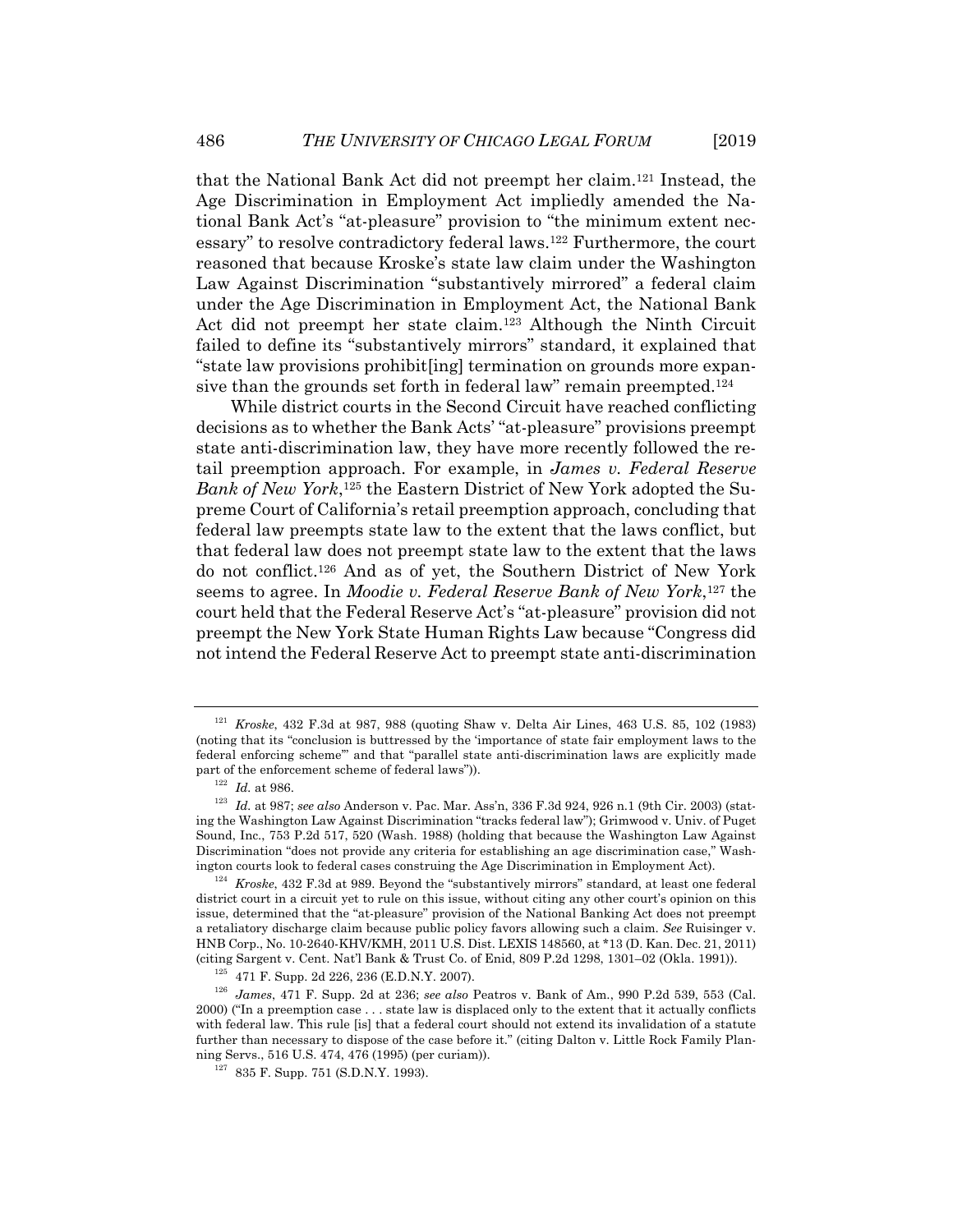laws that are consistent with federal anti-discrimination legislation."128 Moreover, the court found that Title VII made no mention of exempting qualifying bank personnel from the act's requirements.129 Consequently, the court reasoned that the Federal Reserve Bank of New York is subject to New York anti-discrimination laws to the extent that those laws are analogous to federal law.130 The Southern District of New York's decision in *Moodie* backtracks on *Osei-Bonsu v. Federal Home Loan Bank of New York*,131 an earlier decision from the same district. There, the court held that a New York state human rights agency could not pursue a state claim against a national bank because the Federal Home Loan Bank Act's "at-pleasure" provision preempted the cause of action.132

Similarly, the Northern District of California determined that the Ninth Circuit's decision in *Kroske v. U.S. Bank Corporation*133 allows courts to "limit relief for [a] Plaintiff's [state law discrimination] claims against Defendant [Federal Home Loan Bank of San Francisco] to that which is available under Title VII."<sup>134</sup> When adopting this approach, the Southern District of Iowa described it as the "most consistent with the law of conflict preemption."135 And the Eastern District of Arkansas, following *Ewing v. Federal Home Loan Bank of Des Moines*,136 noted that "[t]he relevant inquiry is the variance" between the federal and state anti-discrimination laws at issue, "and whether [the state law] conflicts with [the federal law] such that all or part of [the state law] is preempted."137 To the Eastern District of Arkansas, such a conflict must make a legal difference in the case,"138 which did not include "differing statutes of limitation, exhaustion requirements, punitive damages caps, and permissible liability against supervisors under Arkansas law [but not federal law]."139 Despite such differences, the Eastern District

<sup>128</sup> *Moodie*, 835 F. Supp. at 753. 129 *Id.*

 $^{130}\,$   $Id.$ 

<sup>131 726</sup> F. Supp. 95 (S.D.N.Y. 1989).<br><sup>132</sup> *Id.* at 98.<br><sup>133</sup> 432 F.3d 976 (9th Cir. 2005).<br><sup>134</sup> Lambright v. Fed. Home Loan Bank of S.F., No. C074340CW, 2007 U.S. Dist. LEXIS 91075,

at \*5 (N.D. Cal. Dec. 3, 2007).<br><sup>135</sup> Ewing v. Fed. Home Loan Bank of Des Moines, 645 F. Supp. 2d 707, 720 (S.D. Iowa 2009).<br><sup>136</sup> 645 F. Supp. 2d 707 (S.D. Iowa 2009).<br><sup>136</sup> Morris v. U.S. Bank, No. 4:12-cv-281-DPM, 2013

Jan. 10, 2013). 138 *Id.* 

<sup>&</sup>lt;sup>139</sup> *Id.* at \*6.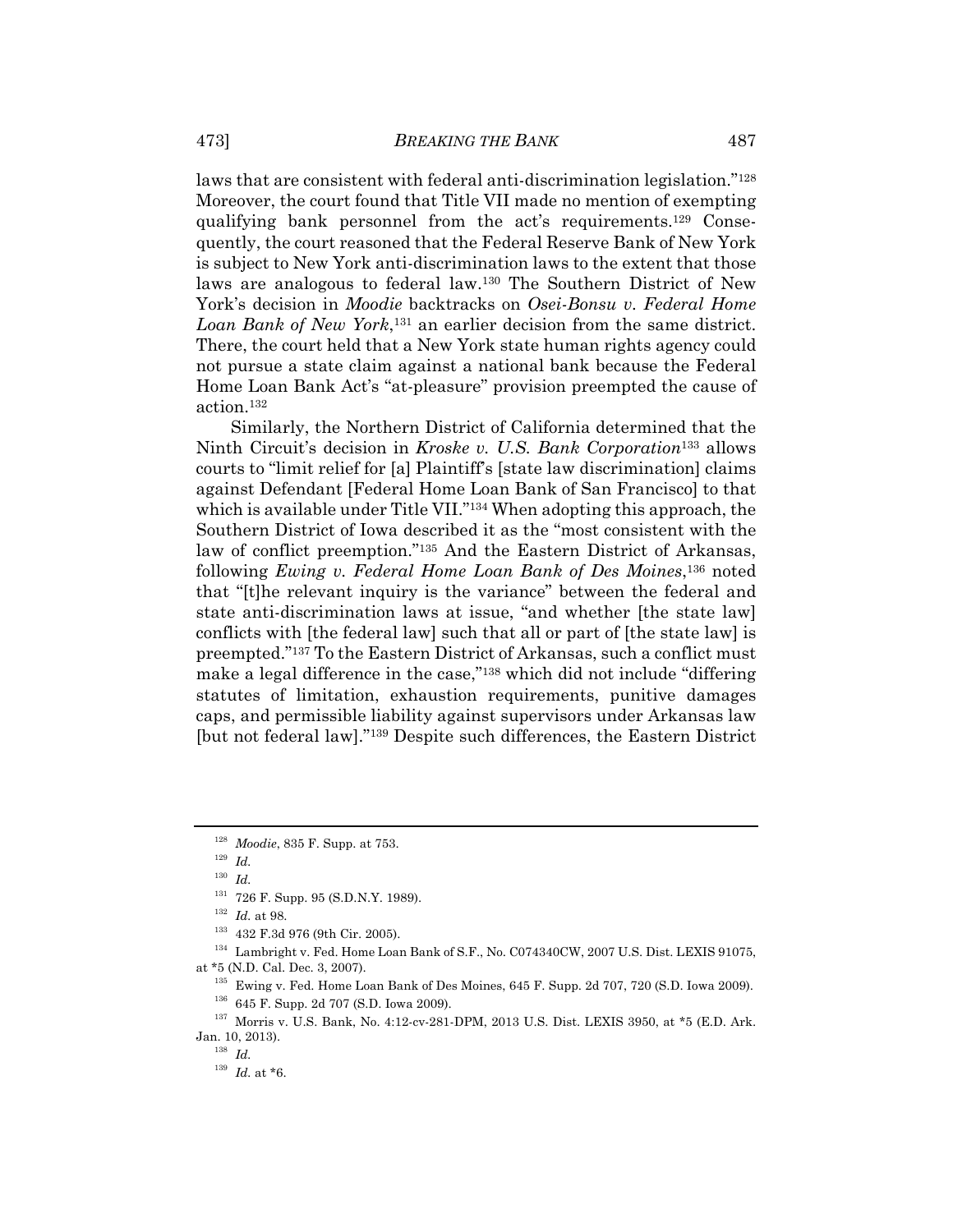of Arkansas characterized the state anti-discrimination law as a "mere[] echo[] of Title VII."<sup>140</sup>

In *Katsiavelos v. Federal Reserve Bank of Chicago*,141 the Northern District of Illinois held that the bank was subject to the Illinois Human Rights Act,142 a statute containing anti-discrimination provisions modeled after federal anti-discrimination law.143 The district court disagreed with the Sixth Circuit's *Ana Leon T.* ruling, finding that the Federal Reserve Act's "at-pleasure" provision preempts only contractual rights and not other, non-contractual federal or state rights in employment.144 In fact, the Northern District of Illinois criticized the Sixth Circuit's *Ana Leon T.* decision, claiming that the ruling "provided no reasons or policy for its holding that all state employment rights were preempted by the dismiss at pleasure language."145 In doing so, the Northern District of Illinois determined that "dismiss at pleasure is analogous to dismiss at will, implying the absence of a contractual relationship between employer and employee. The right to be free from discrimination is not a contractual right, and therefore is not necessarily embodied in the dismiss at pleasure language."146

C. Wholesale Preemption (Followed by the Third Circuit)

In *Fasano v. Federal Reserve Bank of New York*,147 the Third Circuit reasoned that the Federal Reserve Act's "at-pleasure" provision entirely148 preempts state laws that fail to "exactly match" their federal counterparts.149 Plaintiff Fasano, pursuing claims under New Jersey

 $^{140}$   $Id.$  at \*7.  $^{141}$  No. 93 C 7724, 1995 U.S. Dist. LEXIS 2603 (N.D. Ill. Mar. 3, 1995).<br> $^{142}$  775 ILL. COMP. STAT. 5/1-101 (LEXIS 2018).<br> $^{142}$  Katsiavelos v. Fed. Reserve Bank of Chi., No. 93 C 7724, 1995 U.S.

<sup>&</sup>lt;sup>144</sup> Id. at \*2; *accord* White v. Fed. Reserve Bank of Cleveland, 660 N.E.2d 493, 495 (Ohio Ct. App. 1995) (agreeing with *Katsiavelos* and holding that plaintiff's state law claim of handicapped

<sup>&</sup>lt;sup>145</sup> *Katsiavelos*, No. 93 C 7724, 1995 U.S. Dist. LEXIS 2603, at  $*2$ .<br><sup>146</sup> *Id. Contra* Mele v. Fed. Reserve Bank of N.Y., 359 F.3d 251, 255 (3d Cir. 2004) ("We hold that the Federal Reserve Act precludes enforcement against a federal reserve bank of an employment contract that would compromise its statutory power to dismiss at pleasure, and prevents the

development of a reasonable expectation of continued employment.").<br><sup>147</sup> 457 F.3d 274 (3d Cir. 2006).<br><sup>148</sup> Compare *id.* at 290 ("There is simply no way to give full effect to [ ] state laws while picking and choosing which parts of them may apply.") *with* Kroske v. U.S. Bank Corp., 432 F.2d at 987– 88, 989 (holding that only actual inconsistencies in state laws are preempted rather than entire provisions). 149 *Fasano*, 457 F.3d at 290; *cf. Mele*, 359 F.3d at 255 (previously holding the "at-pleasure"

provision of the Federal Reserve Act bars all contractual employment claims against a Federal Reserve Bank; however, leaving unresolved whether preemption extends to statutory employment claims).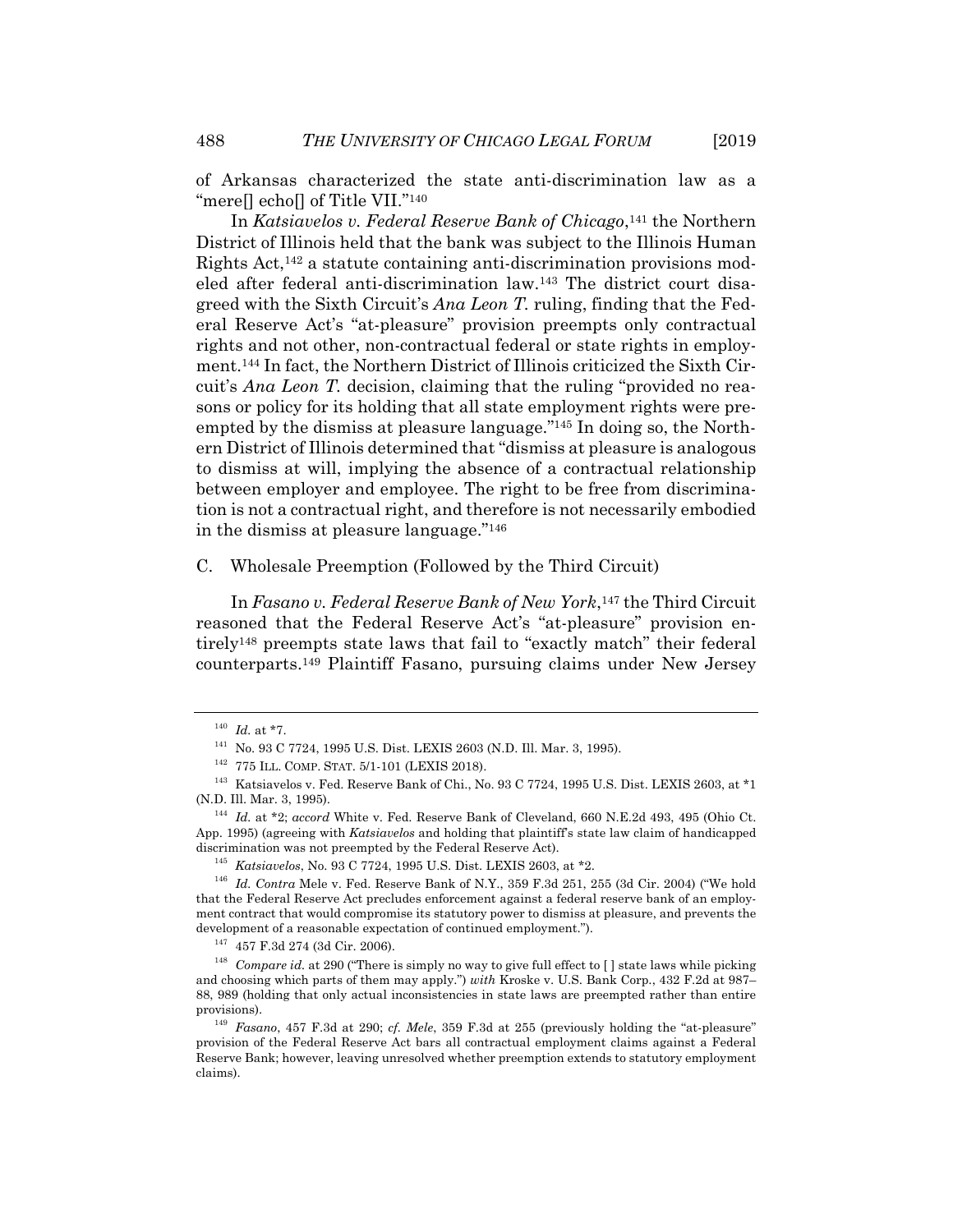law, alleged she was fired by the Federal Reserve Bank of New York in retaliation for complaining about illegal activity and that the bank failed to accommodate her disability.150 As it "wad[ed] into murky waters," the Third Circuit explicitly rejected both the Sixth Circuit's *Ana Leon T.*151 approach and the substantive-mirror approach adopted by the Ninth Circuit in *Kroske*.152 Developing its own, self-described "partial preemption" approach, the Third Circuit requires that, to avoid preemption, state laws must "exactly match" their federal counterparts because the court will not "pare back" state law to match federal law.153 Ultimately, despite the fact that federal law and New Jersey law both covered Fasano's causes of action, because the courts had not identically interpreted the remedies of Fasano's state claims, her claims were preempted in their entirety.154

Similarly, in *Crowe v. Federal Reserve Bank of St. Louis*,155 the Eastern District of Missouri adopted the Third Circuit's approach, determining that "broad state employment laws cannot apply to the Federal Reserve Banks when those state laws prohibit those acts that are incident to Federal Reserve Banks dismissing 'at pleasure' their employees, within the bounds of the [Americans with Disabilities Act.]"156 In doing so, the court dismissed a plaintiff's claim that would have allowed him to seek additional remedies under state law beyond those allowed for under federal law.157

#### VI. FEDERALISM IN THE ERA OF #METOO

A "wide split in authority" exists158 and continues to grow with little evidence that the Supreme Court will enter the fray.159 At one extreme, the Fourth, Sixth, and Eleventh Circuits hold that personnel dismissed

<sup>&</sup>lt;sup>150</sup> These claims respectively fall under the New Jersey Conscientious Employee Act, N.J. STAT. ANN. §§ 34:19-1 *et seq.* (2018), and New Jersey Law Against Discrimination, N.J. STAT. ANN. §§ 10:5-1 *et seq.* (2018). Federal law prohibits retaliation against bank employees complaining of illegal conduct. 12 U.S.C. § 1831(j) (2012). It also prohibits employers from discrimination on the basis of disability. *See* 42 U.S.C. §§ 12101 *et seq.* (2012). 151 823 F.2d 928 (6th Cir. 1987). 152 432 F.3d 976 (9th Cir. 2005). 153 *Fasano*, 457 F.3d at 290. 154 *Id.*

<sup>&</sup>lt;sup>155</sup> No. 4:08CV1057 HEA, 2009 U.S. Dist. LEXIS 3427 (E.D. Mo. Jan. 20, 2009)<br><sup>156</sup> *Id.* at \*5 (internal quotation marks omitted).<br><sup>157</sup> *Id.* at \*4.<br><sup>157</sup> *Fasano*, 457 F.3d at 279.<br><sup>159</sup> Wiersum v. U.S. Bank, N.A., 785 (2016); *Fasano*, 457 F.3d 274, *cert. denied*, 127 S. Ct. 977 (2007); Kroske v. U.S. Bank Corp., 432 F.3d 976 (9th Cir. 2005), *cert. denied*, 549 U.S. 822 (2006); Ana. Leon T. v. Fed. Reserve Bank of Chi., 823 F.2d 928 (6th Cir. 1987), *cert. denied*, 484 U.S. 945 (1987).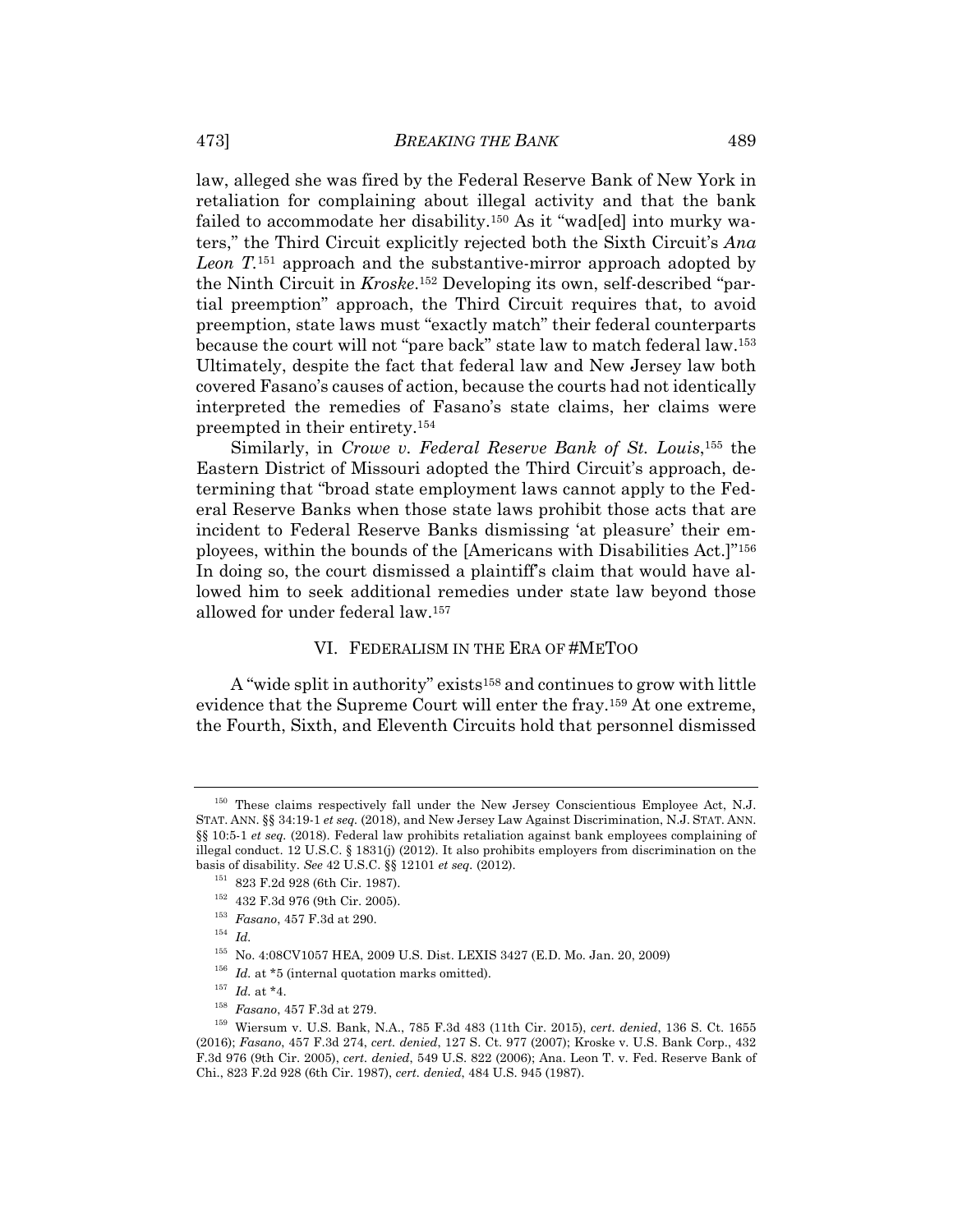"at pleasure" may only pursue federal law claims against a bank governed by the Bank Acts.160 Conversely, the Ninth Circuit holds that a state anti-discrimination statute must "substantively mirror" federal anti-discrimination law to avoid dismissal.161 And the Third Circuit falls somewhere in between, requiring that the state regulation "exactly match" federal law.162

The "starting presumption" is that Congress did not intend for federal law to preempt state law.163 Instead, any "[c]onsideration of issues arising under the Supremacy Clause 'start[s] with the assumption that the historic police powers of the States [are] not to be superseded by . . . [the] Federal Act unless that [is] the clear and manifest purpose of Congress."164 And of course, no provision of the Bank Acts expressly preempts state law. Moreover, courts consistently hold that federal law does not "preempt the field" of state employment law.165 Consequently, courts must rely on conflict preemption to resolve the preemption question posed by an application of the Bank Acts.

Preemption is "fundamentally a question of congressional intent" that requires statutory interpretation.166 As commentators have noted, the National Bank Act, which the subsequent Bank Acts' "at-pleasure" language is modeled from, was passed "to create a market for loans of the general government" and to facilitate the "issu[ance] and circulation of a currency based upon the credit of the government."167 But why Congress included the "at-pleasure" provision in the National Bank Act remains a mystery; Congress did not mention the provision in any recorded debates.168

<sup>160</sup> Wiersum v. U.S. Bank, N.A., 785 F.3d 483, 491 (11th Cir. 2015); Schweikert v. Bank of Am., 521 F.3d 285, 288–89 (4th Cir. 2008); Ana Leon T., 823 F.2d at 931.<br><sup>161</sup> *Kroske*, 432 F.3d at 987.<br><sup>162</sup> *Fasano*, 457 F.3d at 290.<br><sup>163</sup> N.Y. Conference of Blue Cross & Blue Shield Plans v. Travelers Ins. Co., 514 U.S.

<sup>(1995). 164</sup> Cipollone v. Liggett Group, Inc., 505 U.S. 504, 516 (1992). 165 *See, e.g.*, Nat'l State Bank, Elizabeth, N.J. v. Long, 630 F.2d 981, 985 (3d Cir. 1980) ("[R]eg-

ulation of banking has been one of dual [federal and state] control since the passage of the National Bank Act"). 166 English v. Gen. Elec. Co., 496 U.S. 72, 78–79 (1990); *see also* Medtronic, Inc. v. Lohr, 518

U.S. 470, 485 (1996) ("The purpose of Congress is the ultimate touchstone in every pre-emption case.").<br><sup>167</sup> BOONE, *supra* note 24, at 290.<br><sup>168</sup> *See* Goonan v. Fed. Reserve Bank of N.Y., 916 F. Supp. 2d 470, 492–93 (S.D.N.Y. 2013)

<sup>(</sup>noting that Congress left no record that it discussed the "at-pleasure" provision). The earliest mention of the provision by courts occurred in 1896, over thirty years after the National Bank Act's passage. *See generally* Westervelt v. Mohrenstecher, 76 F. 118 (1896).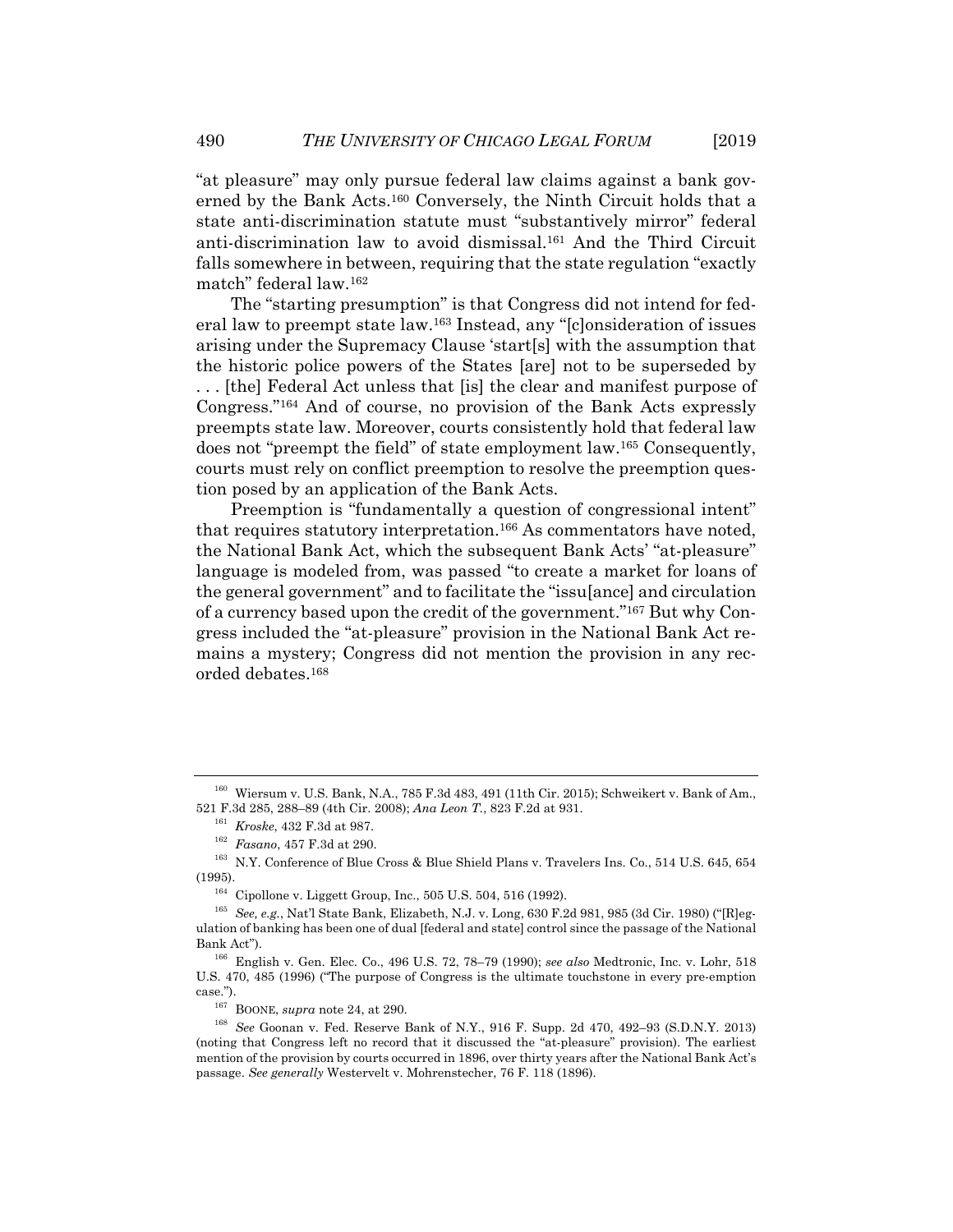Considering the National Bank Act's purpose at face value, that purpose, or any other purpose alleged by commentators,<sup>169</sup> does not expressly indicate an intent to preclude a plaintiff's ability to pursue state claims. One early source, written thirty years after the National Bank Act's passage, suggests the "at-pleasure" provision was purposed to prevent banks from entering into fixed-term contracts to preserve their ability to remove qualifying personnel who had lost the public's trust.<sup>170</sup> Assuming the "at-pleasure" provisions' purpose is to protect public trust, as many argue,171 permitting the Bank Acts to prohibit state law sex discrimination claims, especially in the #MeToo era, arguably undermines that purpose. And a bank's ability to fire untrustworthy personnel is unlikely to be greatly inhibited by most state anti-discrimination regulations, as the bank remains subject to federal antidiscrimination law.

Nonetheless, some courts are rightfully reluctant to tinker with the "at-pleasure" provisions' preemptive capabilities. As *Evans* articulated:

subjecting the federal reserve banks to state employment laws and regulations which broaden the rights and remedies available under federal law will subject the federal reserve banks, and possibly their employees, to a myriad of different laws and regulations which vary from jurisdiction to jurisdiction.172

Not only would doing so violate the plain text of the "at-pleasure" provisions, but, if the provisions' purpose to maintain public trust is to be believed, it would frustrate the alleged intent of Congress "to allow the [qualifying] banks the 'greatest latitude possible' in terminating employees."173 Furthermore, accidental frustration of purpose is not the only reason courts should be reluctant to tinker with the provisions.

<sup>169</sup> *See* Achtenberg, *supra* note 22, at 176; Geoffrey P. Miller, *The Future of the Dual Banking Sys.*, 53 BROOK. L. REV. 1, 13 (1987); Edward L. Symons, Jr., *The "Business of Banking" in Histor-*

<sup>&</sup>lt;sup>170</sup> See Mackey v. Pioneer Nat'l Bank, 867 F.2d 520, 526 (9th Cir. 1989) ("[T]he purpose of the ['at-pleasure' dismissal] provision in the National Bank Act was to give those institutions the greatest latitude possible to hire and fire their chief operating officers, in order to maintain the public trust."). *Compare Westervelt*, 76 F. at 122 ("High credit is indispensable to the success and prosperity of a bank. Without it, customers cannot be induced to deposit their moneys. . . . In such a case it is necessary . . . that the board of directors should have power to remove [ ] an officer, and to put in his place another, in whom the community has confidence.") *with Statutory Provision for Removal of Corporate Officer "At Pleasure"*, *supra* note 31, at 520 (criticizing the purpose of the

<sup>&</sup>lt;sup>171</sup> Westervelt, 76 F. 118 at 122; see also Mackey, 867 F.2d at 526.<br><sup>172</sup> Evans v. Fed. Reserve Bank of Phila., No. 03-4975, 2004 U.S. Dist. LEXIS 13265, at \*17 (E.D. Pa. July 8, 2004).

<sup>&</sup>lt;sup>173</sup> Id. at \*17-18 (citing *Mackey*, 867 F.2d at 526); *see also* Talbott v. Silver Bow Cty., 139 U.S. 438, 35 (1891) (noting Congress designed the National Bank Act to create a national banking system with "uniform operation").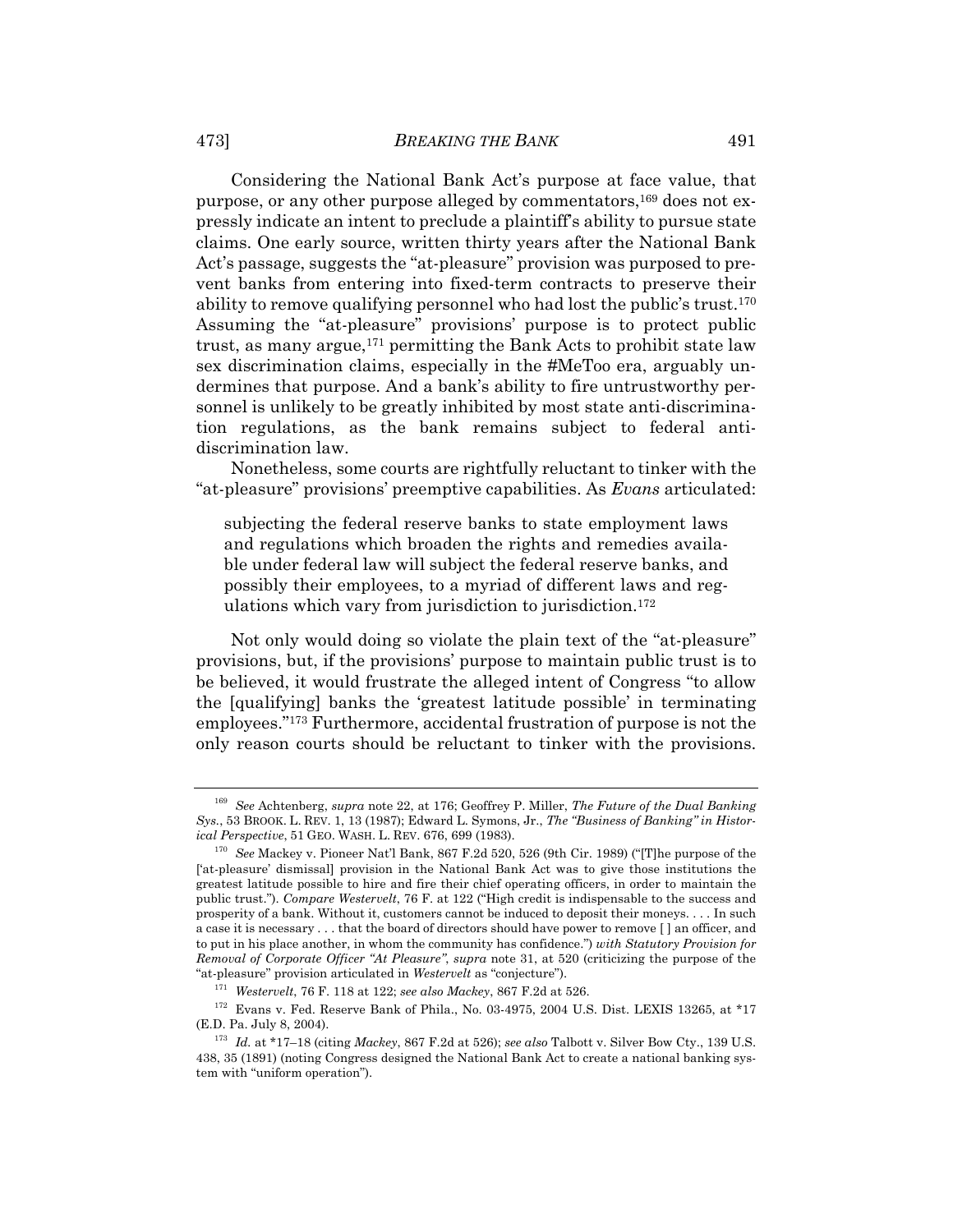When interpreting a statute, the "starting point must be the language employed by Congress, and [the Court] assume[s] that the legislative purpose is expressed by the ordinary meaning of the words used."174 By this canon, "at pleasure," with no qualifications, speaks for itself. Under the provisions' "straightforward statutory command, there is no reason to resort to legislative history."175 But even disregarding this canon, one can only resort to legislative history to little avail since Congress left no record of the "at-pleasure" provisions' purpose.176

No court, and few judges,<sup>177</sup> dispute that banks governed by the Bank Acts are subject to Title VII, the Age Discrimination in Employment Act, the Americans with Disabilities Act, and other federal antidiscrimination statutes. Preemption only occurs where the federal and state laws conflict so that it is "impossible . . . to comply with both"178 or where state law stands as "an obstacle to the accomplishment and execution of the full purposes and objectives underlying the federal law."179 Yet the Ninth Circuit takes this a step further, stating in *Kroske* that "in the absence of clear congressional intent to the contrary . . . Kroske's claim of age discrimination under the Washington Law Against Discrimination is not preempted by [the National Bank Act], as limited by the [Age Discrimination in Employment Act]."180

Surely the last-in-time rule181 amends the Bank Acts to the "minimum extent necessary" to resolve any conflict with federal anti-discrimination laws.182 However, the "minimum extent necessary" cannot logically include rights and remedies beyond those allowed for by federal law. Repeal or amendment may only occur if "the two acts are in irreconcilable conflict, or [if] the later statute covers the whole ground occupied by the earlier and is clearly intended as a substitute for it."183 The "at-pleasure" provisions provide qualifying banks the absolute, unlimited power to dismiss certain employees. Conversely, Title VII and other federal anti-discrimination laws prohibit such banks from dismissing

<sup>174</sup> Am. Tobacco Co. v. Patterson, 456 U.S. 63, 68 (1982) (citations and internal quotation marks omitted). 175 United States v. Gonzales, 520 U.S. 1, 6 (1997); *see also* Conn. Nat'l Bank v. Germain, 503

U.S. 249, 253–54 (1992) (Congress "says in a statute what it means and means in a statute what

it says there.").<br>
<sup>176</sup> Goonan v. Fed. Reserve Bank of N.Y., 916 F. Supp. 2d 470, 492–93 (S.D.N.Y. 2013).<br>
<sup>177</sup> See Peatros v. Bank of Am., 990 P.2d 539, 183–89 (Cal. 2000) (Brown, J., dissenting).<br>
<sup>178</sup> English v. Gen

 $^{182}$  See Kroske v. U.S. Bank Corp., 432 F.3d 976, 986 (9th Cir. 2005).<br> $^{183}$  Posadas v. Nat'l City Bank, 296 U.S. 497, 504 (1936).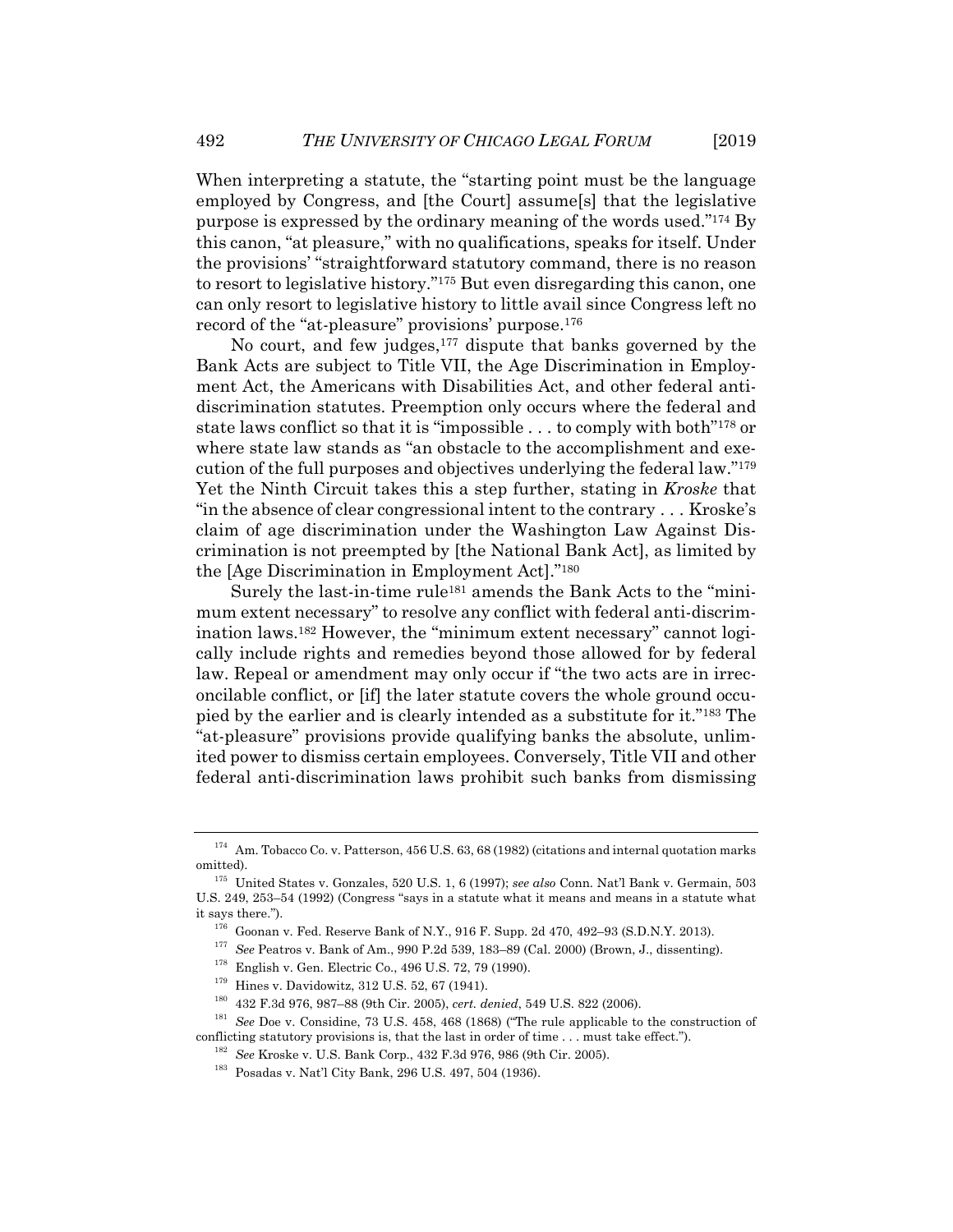employees under certain conditions.184 Therefore, any unconditioned right to dismiss granted by the "at-pleasure" provisions is made illegal. That is, to the extent that federal anti-discrimination laws irreconcilably conflict with the "at-pleasure" provisions, those laws impliedly amend the Bank Acts to grant the qualifying banks "a *limited* power to dismiss [qualifying personnel] at pleasure."185

Despite any implied amendments, state causes of action remain barred even though some federal statutes contain provisions known as "saving clauses," which preserve state laws.186 The "double saving clause" argument holds that the "at-pleasure" provisions do not preempt federal anti-discrimination laws containing saving provisions, and in turn, those federal anti-discrimination laws do not preempt state anti-discrimination laws.187 But the Supreme Court has dismissed such reasoning.188 Federal laws containing a saving clause do not transform state laws into federal laws that are saved from preemption.189 Furthermore, because Title VII and many other federal laws contain such nonpreemption provisions, applied to all state laws with which they do not conflict, and taken to its logical extreme, the double saving clause argument would protect almost all state laws from preemption by the "atpleasure" provisions.190

As the Supreme Court explained, "[o]rdinarily, state causes of action are not pre-empted solely because they impose liability over and above that authorized by federal law."191 Yet the "at-pleasure" provisions remain plain, blanket prohibitions on state law to the contrary.192

<sup>184</sup> *See* 42 U.S.C. § 2000e (2012) (forbidding certain types of discrimination on the basis of "race, color, religion, sex, or national origin"); *see also, e.g.*, 29 U.S.C. §§ 621 *et seq.* (2012); 42 U.S.C. §§ 12101 *et seq.* (2012); 29 U.S.C. §§ 701 *et seq.* (2012); 15 U.S.C. §§ 1601 *et seq.* (2012); 38 U.S.C.

<sup>§ 4311 (2012). 185</sup> *Peatros*, 990 P.2d at 549–50. 186 *See, e.g.*, 42 U.S.C. § 2000e-7; California Fed. Savings and Loan Ass'n v. Guerra, 479 U.S. 272, 288 (1964) (Title VII "assert[s] the intention of Congress to preserve existing civil rights laws." (quoting 110 CONG. REC. 2788 (1964) (statement of Rep. Meader)). 187 *See* Shaw v. Delta Air Lines, 463 U.S. 85, 101 n.22 (1983). 188 *See id.*

<sup>189</sup> *See id.*

<sup>190</sup> *Id.*; *see also* 42 U.S.C. § 2000e-7 ("Nothing in this title shall be deemed to exempt or relieve any person from any liability, duty penalty, or punishment provided by any present or future law of any State or political subdivision of a State, other than any such law which purports to require or permit the doing of any act which would be an unlawful employment practice under this title.").<br><sup>191</sup> English v. Gen. Elec. Co., 496 U.S. 72, 89 (1990).<br><sup>192</sup> The "double saving clause" argument, that the "at-pleasure"

federal anti-discrimination law, and federal anti-discrimination law does not preempt state antidiscrimination laws, has been described a simplistic. *See* Shaw v. Delta Air Lines, 463 U.S. 85, 101 n.22 (1983). For example, Title VII does not transform state laws into federal laws that are saved from preemption. *See id.* Furthermore, because Title VII's saving clause applies to all state laws with which it is not in conflict, and since many federal laws contain non-preemption provisions, the double saving clause argument, taken to its logical extreme would save almost all state laws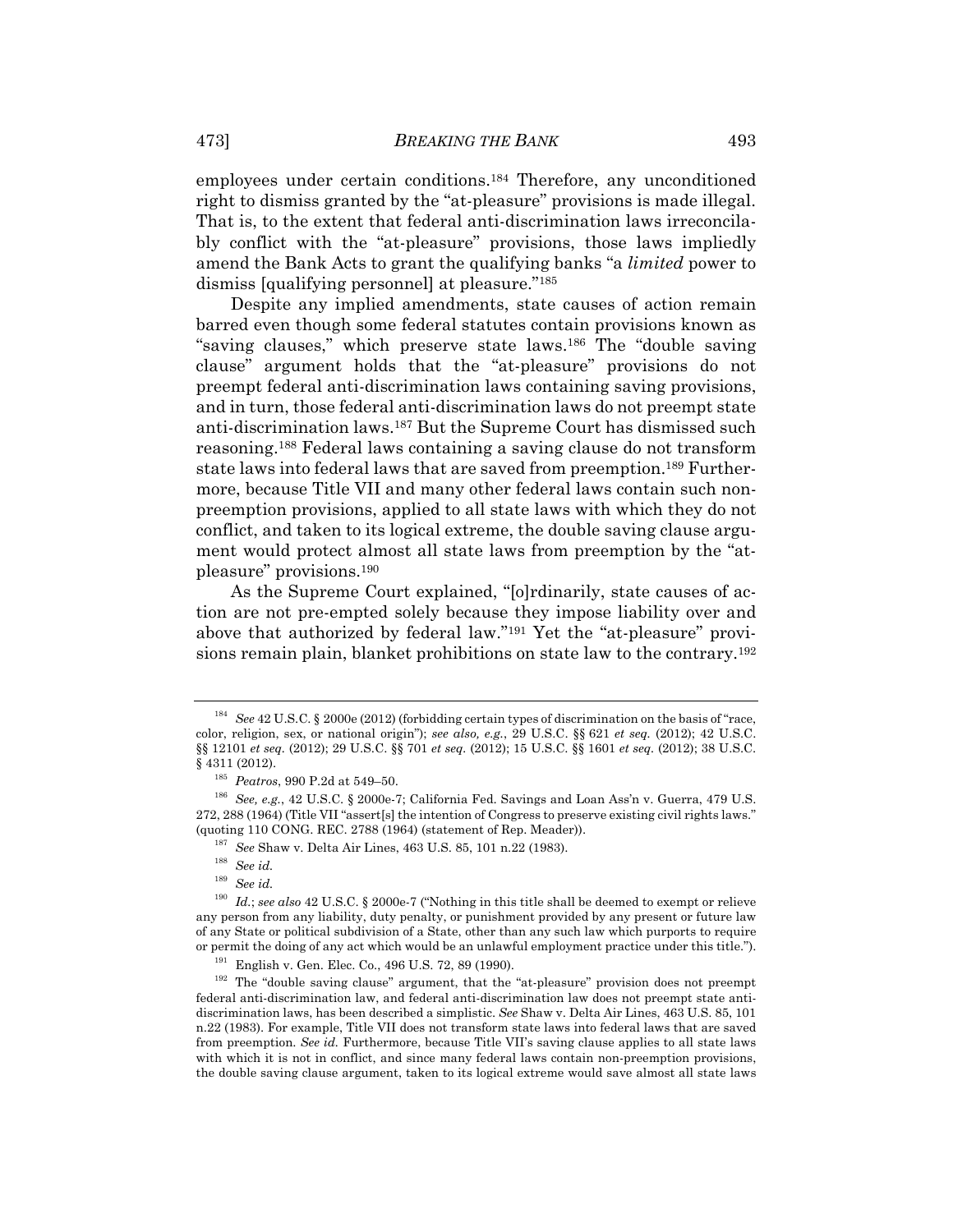Thus, as observed by the Fourth, Sixth, and Eleventh Circuits, the "atpleasure" provisions preempt *any* state anti-discrimination law that contradicts them.193 Courts should not "rewrite the statute to reflect a meaning" they "deem more desirable."194 Under the retail approach, courts fail to "give full effect to . . . state laws [by] picking and choosing which parts of them may apply,<sup>"195</sup> and consequently, courts replace any "absence of legislative intent" with their own.196 In *Fasano v. Federal Reserve Board of New York*,197 the Third Circuit demonstrated the problems with such an approach:

For example . . . the [state law] does not require exhaustion of administrative remedies; a plaintiff elects whether to proceed in the administrative arena, or in court, but a final decision in either forum is binding and renders the other forum unavailable. Were we to graft the [Americans with Disabilities Act]'s exhaustion requirement onto the [state law], we would transform formerly final, binding administrative determinations into nonbinding preliminaries to litigation. We will not step on the toes of the New Jersey legislature in this or any other like manner.198

Not only does *Kroske*'s reasoning step on the toes of state legislatures, it also disregards Congress' intent—whatever it was—when enacting the National Bank Act's "at-pleasure" provision, and its intent when enacting subsequent Bank Acts that purposely and deliberately borrowed that same language.199 Instead, by looking to the ordinary meaning, courts can avoid "rewriting" state laws "to parrot Federal anti-discrimination law" as occurs under the retail approach.200 Such reasoning is not only faithful to the plain language, but also to Title VII and other federal anti-discrimination laws, impliedly repealing the Bank Acts only to the extent necessary to give effect to those laws, and no further.

from pre-emption. *Id.*

<sup>193</sup> *See* Crowe v. Fed. Reserve Bank of St. Louis, No. 4:08CV1057 HEA, 2009 U.S. Dist. LEXIS 3427, at \*5 (E.D. Mo. Jan. 20, 2009) ("If preemption only applied to state laws that directly contradict federal laws, federal laws could be effectively nullified by state laws prohibiting those acts that are incident to, but not specifically authorized, by federal law.") (internal quotations marks % omitted). 194 Ali v. Fed. Bureau of Prisons, 552 U.S. 214, 228 (2008). 195 457 F.3d 274, 290 (3d Cir. 2006).

<sup>196</sup> *See* Kroske v. U.S. Bank Corp., 432 F.3d 976, 987–88 (9th Cir. 2005). 197 *See generally Fasano*, 457 F.3d 274. 198 *Id.*

<sup>199</sup> *See* H.R. REP. NO. 63-69 (1913) (stating the purpose of the Federal Reserve Act's "at-pleasure" provision is the same as that of the National Bank Act).<br><sup>200</sup> Evans v. Fed. Reserve Bank of Phila., No. 03-4975, 2004 U.S. Dist. LEXIS 13265, at \*21

<sup>(</sup>E.D. Pa. July 8, 2004).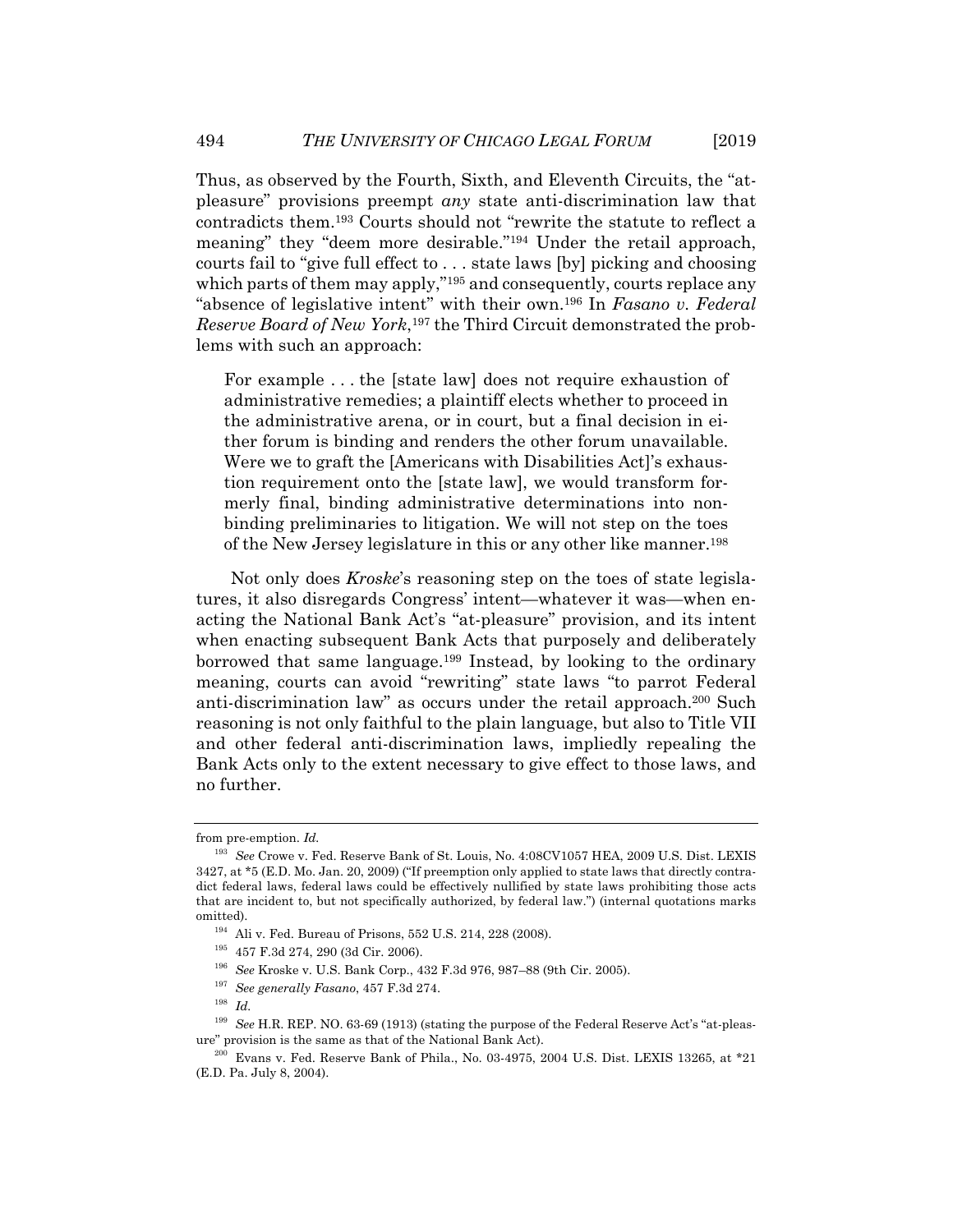Moreover, the total preemption approach allows for the efficient administration and governance of qualifying banks because anti-discrimination laws are then applied to them uniformly across the country.201 Conferring qualifying personnel different rights and remedies "would frustrate the ability of the national banks to make crucial employment decisions, ultimately undermining confidence in the national banking system."202 While Congress' original intent for including the "at-pleasure" provision is unknown and relies on speculation, this efficiency argument furthers the purpose of the National Bank Act, and subsequent acts, as a whole by giving full effect to the language employed by Congress.

Adopting this approach—that the Bank Acts preempt all state laws prohibiting the at-will dismissal of qualifying personnel—still demands congressional action. Although Title VII affords plaintiffs alleging sex discrimination a meaningful remedy, Congress should narrow the "atpleasure" provisions' scope. In the era of #MeToo and other anti-discriminatory movements, it would be wise to eliminate barriers to pursuing sex discrimination claims. Congress should proceed cautiously, however, as undesirable consequences may accompany such duplicative claims. For example, allowing for state law remedies to discrimination may "dissuade[] employers from executing lawful and economically necessary terminations" because such terminations might be characterized as discriminatory "and could subject employers to more time-intensive and expensive litigation."203The Third Circuit's approach, articulated in *Fasano v. Federal Reserve Bank of New York*,<sup>204</sup> avoids such problems because entities governed by the Bank Acts, while subject to both state and federal anti-discrimination law, are subject to only one set of claims: those arising under federal anti-discrimination law and state anti-discrimination law to the extent that the state law "exactly match[es]" the federal law.205 By adopting this approach, Congress would neither unknowingly disturb any of the alleged purposes of the Bank Acts' "at-pleasure" provisions, nor would Congress fail to give state laws their full effect by allowing courts to pick and choose which various provisions of state laws to apply.206 This remains faithful to

 Congress' purpose for including the "at-pleasure" provisions in the Bank Acts, while effectuating the purposes of state anti-discrimination

 $^{201}_{202}$   $\,$  See Peatros v. Bank of Am., 990 P.2d 539, 562 (Cal. 2000) (Brown, J., dissenting).  $^{202}_{202}$   $\,$   $I\!$ 

<sup>203</sup> Katherine R. Morelli, Note, *A Misguided Reversal: Why the Okla. Supreme Court Should Not Have Interpreted Saint v. Data Exchange, Inc. to Provide a Burk Tort Cause of Action to Plaintiffs Alleging Age Discrimination in Employment*, 62 OKLA. L. REV. 329, 352 (Winter 2010). 204 457 F.3d 274 (3d Cir. 2006). 205 *Id.* at 290. 206 *See id.*